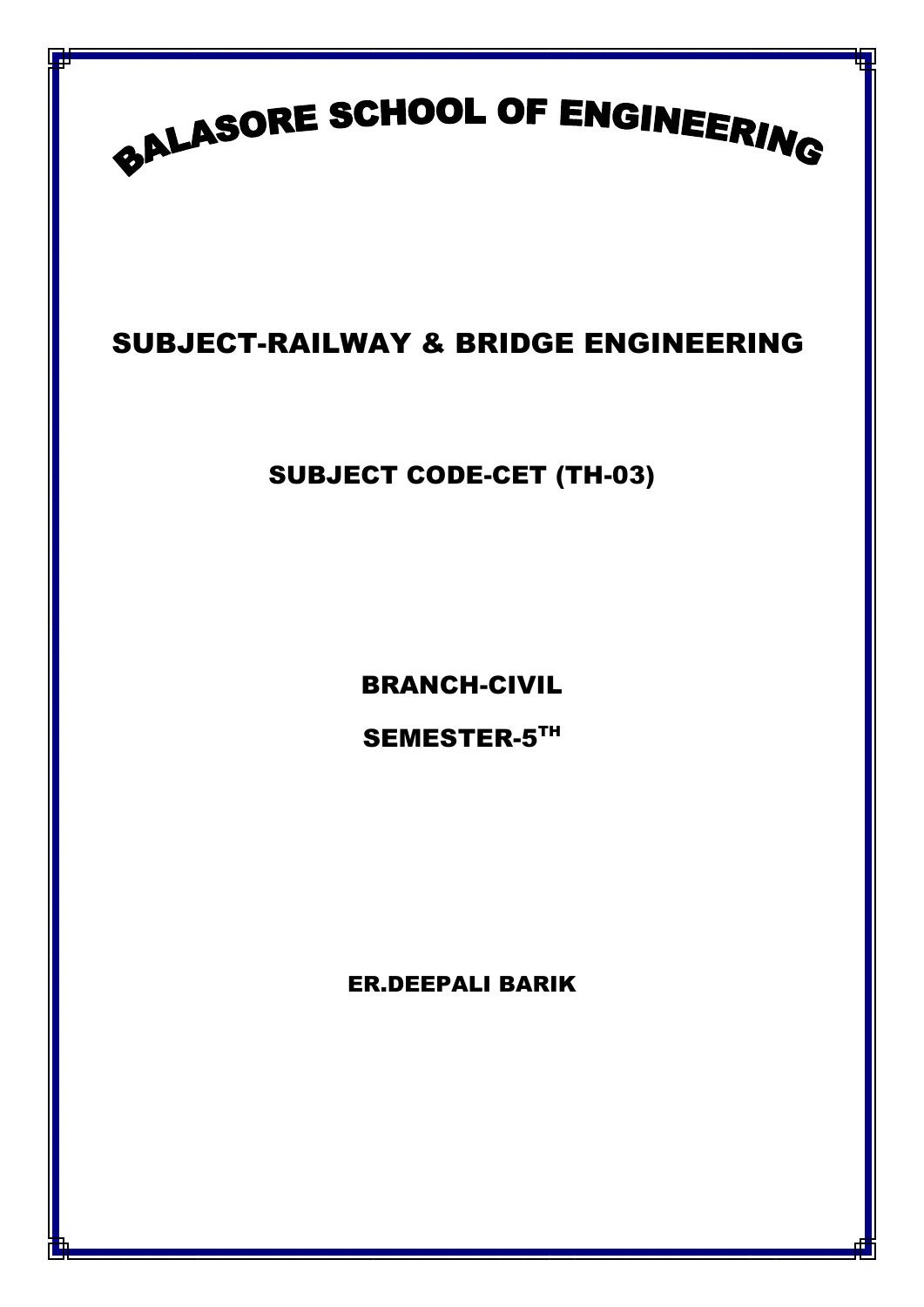# **CHAPTER – 1**

#### **MEDIUM TYPE,**

### **Q1. What is the advantages of Railways.(2019-1(b))**

**Ans:** A part from transportation of goods and human beings from one corner of the country to another railways also have brought political, social and economic changes in the life of the society.

#### **A. POLITICAL ADVANTAGES:-**

- i. Due to the adequate network of railways, the central administration has become more effective and easy.
- ii. Railways have provided opportunity of meeting people from different parts of the country, developing a sence of national unity.
- iii. During war or emergency, droops and material can be transported from one place to another with out loss of time.

#### **B. SOCIAL ADVANTAGES:-**

- i. Railways provide safe & convenient mode of transport to the people.
- ii. Railways have made easier to visit religious place.

#### **C. ECONOMIC ADVANTAGES:-**

- i. the mobility of masses has contributed to the industrial development.
- ii. Railways have provided facilities of transporting raw materials to the factories & finished goods to the areas of consumption at reasonable cost.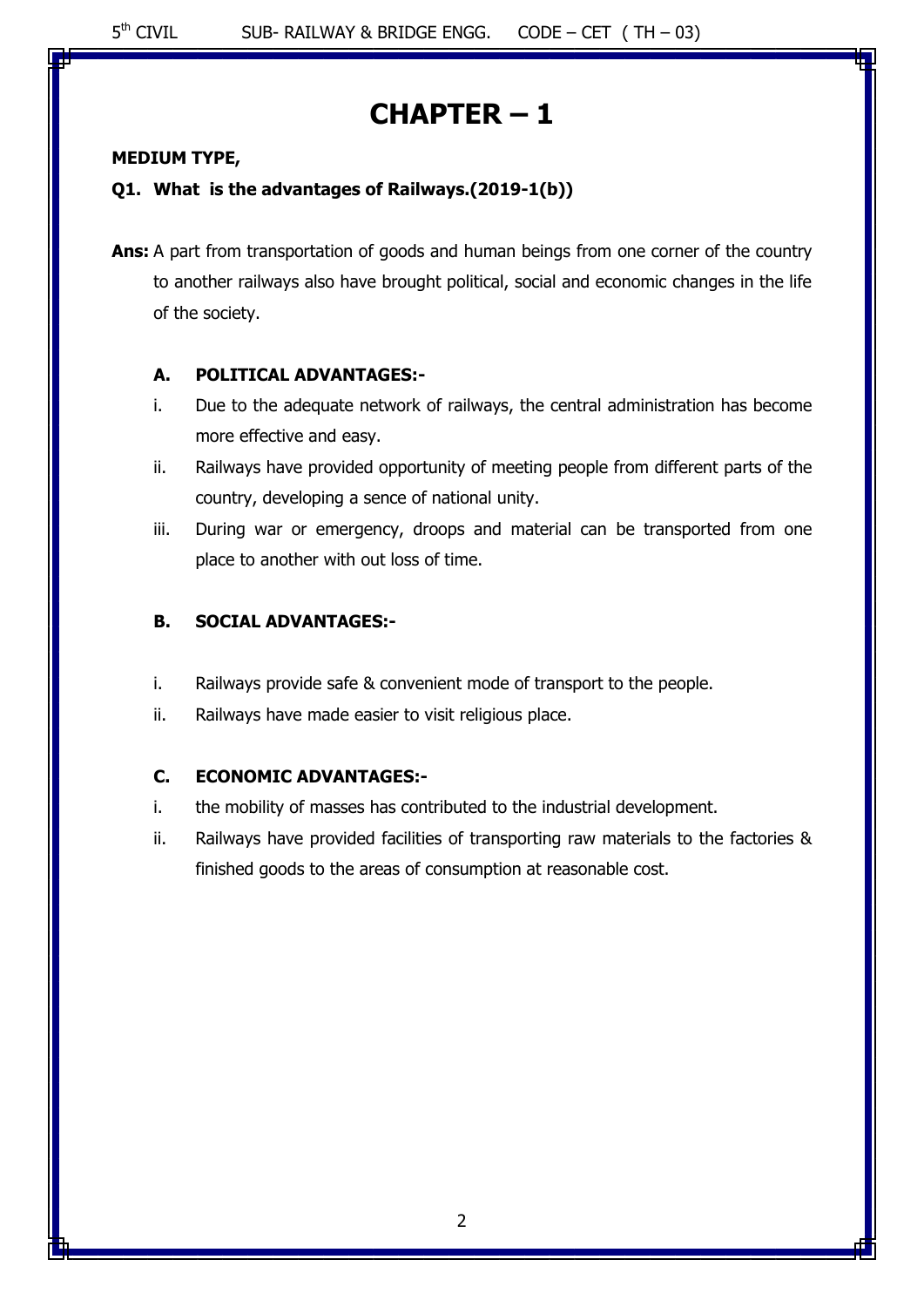# **CHAPTER:2**

## **Q. Define a permanent way 2016(w) 2013, 7(vi)**

**Ans:** The combination of rails fitted on sleepers and resting on ballast and sub grade is called the railway track or permanent way.

## **Q. Write down the different types of railway gauge in India with their gauge width. 2010(w)**

**Ans:** In India the following gauges are used.

| <b>Types of Gauge</b> | <b>Gauge width</b> |
|-----------------------|--------------------|
| Broad Gauge(B.G.)     | $1.67 \text{ m}$   |
| Metre Gauge (M.G.)    | 1 m                |
| Narrow Gauge (N.G.    | $0.762 \text{ m}$  |
| Light Gauge (L.G.)    | $0.610 \;{\rm m}$  |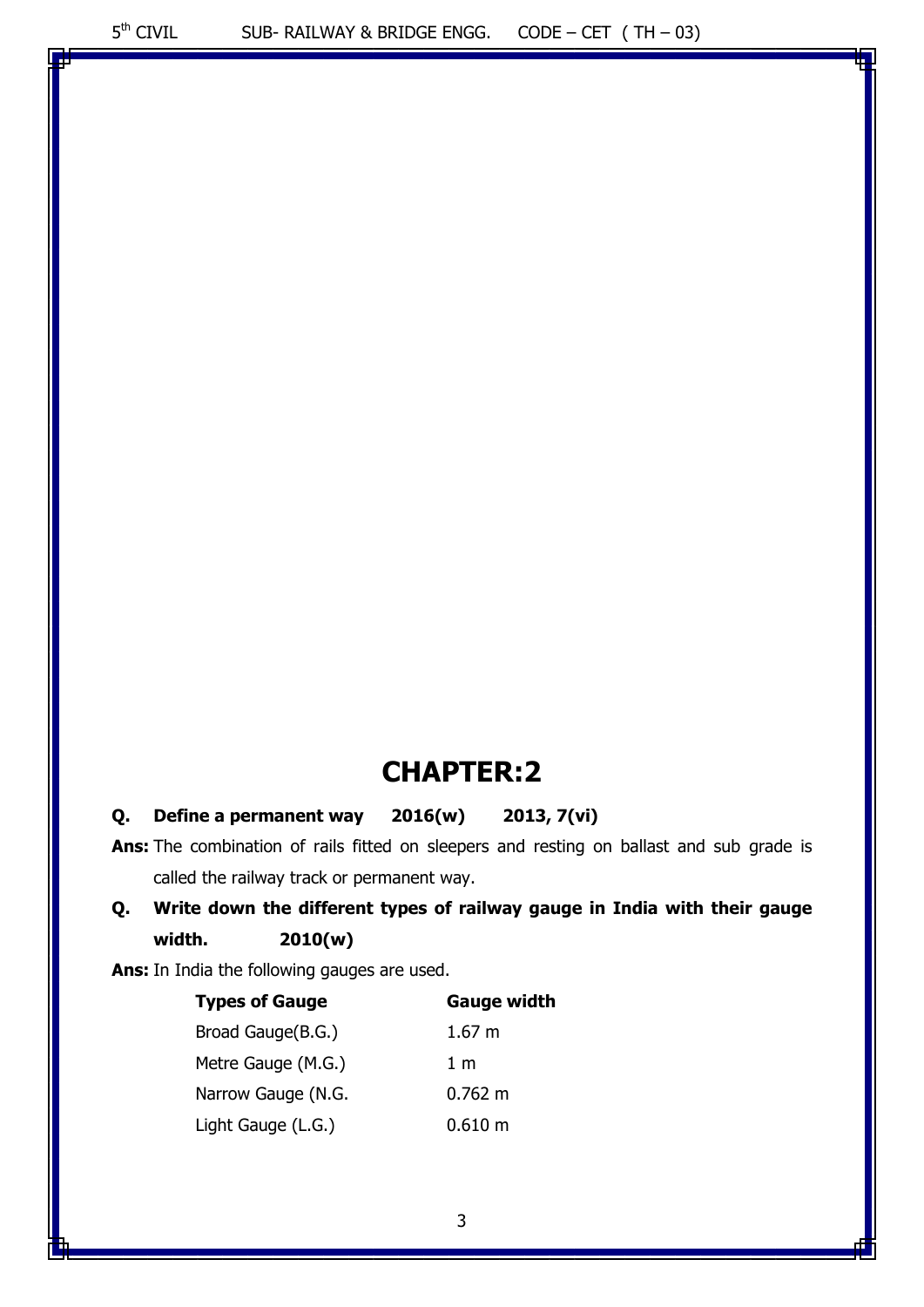### **Q. Define the Gauge in railway Engg.2006 (w)**

**Ans:** The gauge of a track in India is measure as the minimum distance between the inner running or gauge faces of the two rails.

Q.Define cant.2019 1(a)

ANS:

**Q. What do you mean by permanent way Mention the requirements of an Ideal permanent way. 2016, 2(b), 2013, 7(vi)**

**Ans:** The combination of rails, fitted on sleepers & resting on ballast & sub grade is called permanent way.

### **Requirements of an ideal permanent way**

A good track should provide comfortable and safe journey at the maximum permissible speed with minimum maintenance cost. To achieve these objectives the track should met the following requirements .

- i. The gauge of the track should be correct and uniform.
- ii. The alignment of the track should be correct.
- iii. The rails should have perfect cross levels on curves the outer rail should have proper super elevation to take into account the centrifugal Forces.
- iv. the gradient should be uniform and as gentle as possible.
- v. the drainage system of the track should be perfect, so that the stability of the track is not affected due to water logging.
- vi. The friction between the wheels of the railing stock and rails should be minimum.
- vii. The track should be designed in such a way that the load of the train should be distributed uniformly over it.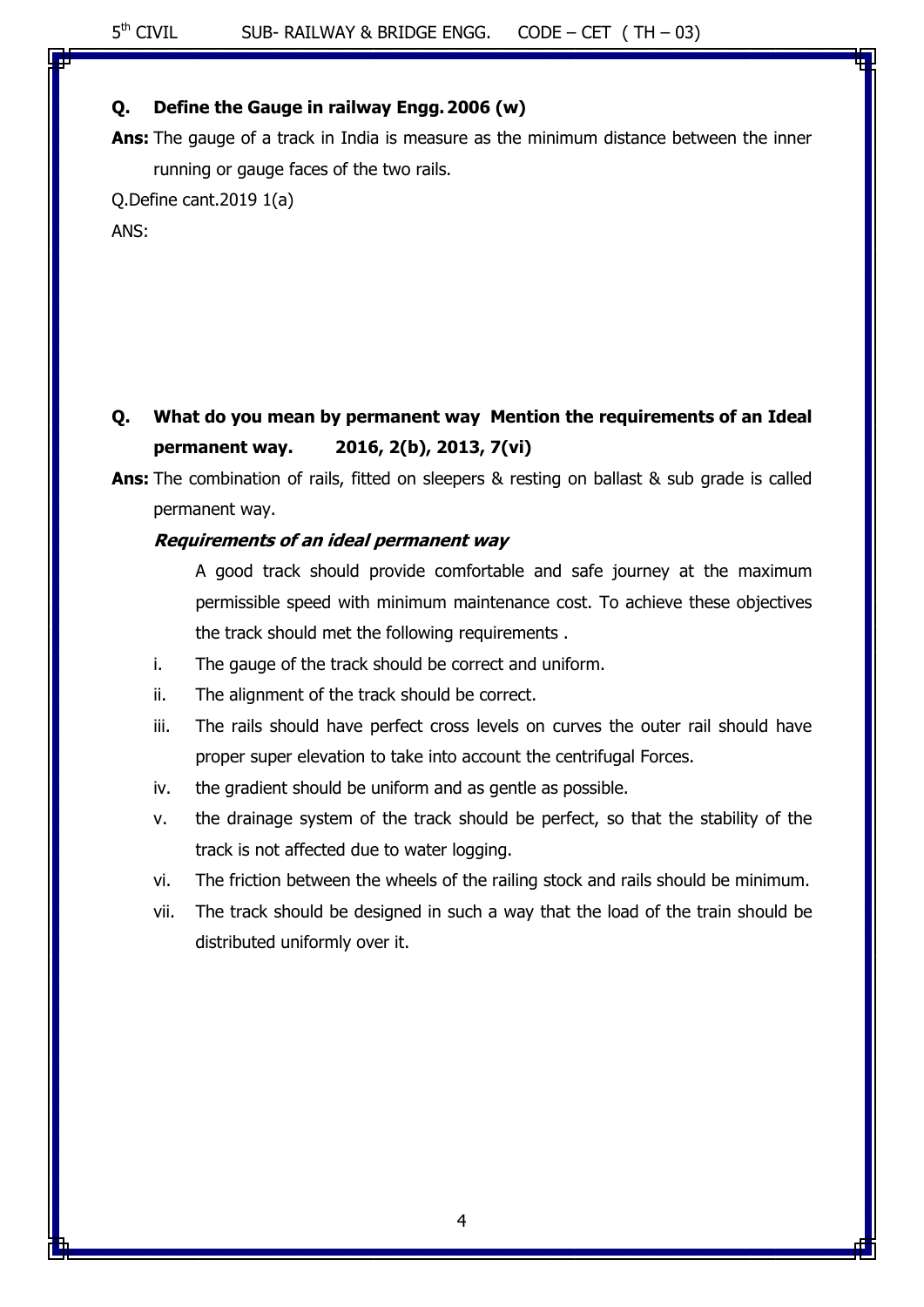$5^{\text{th}}$  CIVIL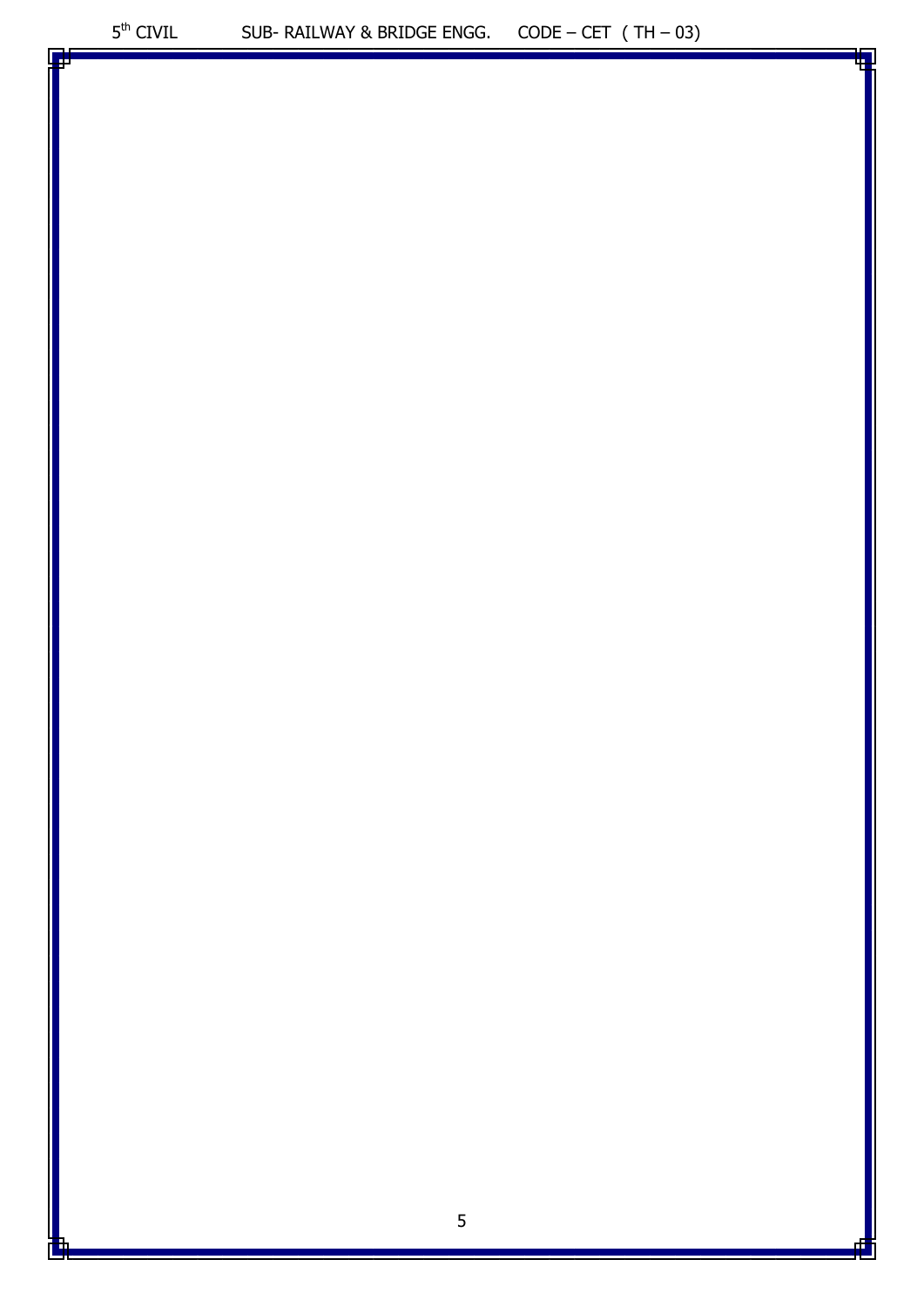# **CHAPTER:3**

### **Q.1. Define sleeper density. 2013(s) 3(a)2014, 1(a)**

**Ans:** Sleep density represents the number of sleeper rail length in meters.

### **Q.2. What do you mean by Creep rails ? 2010 (w), 1(c)**

**Ans:** Creep is defined as the longitudinal movement of rails with respect to sleepers in a track.

**Q.3. Write the types of rail seen used in our country. 2009(w), 1(f)**

**Ans:** The three types of rail section used in our country are:

- i. Double headed rails
- ii. Bull headed rails
- iii. Flat footed rails

### **Q.4. Describe briefly the purpose of providing fish plate. 2012(w), 2014 , 2(a)**

**Ans:** Fish plates are used in rail joints to maintain the continuity of the rail & to allow for any expansion or contraction of the rail caused by temp. variations. They maintain the correct alignment of the line both horizontal and vertically.

### **Q.5. What is the standard life of concrete sleeper. 2012(s) 1(viii)**

**Ans:** The standard life of concrete sleeper as 40 to 60 yrs.

- **Q.6. Determine the no. of sleepers for construction a B.G. track 936 m long. Adopt sleeper density as n+7. 2012(s), 1(ix)**
- **Ans:** Length of each rail on a B.G. track = 12.8m. Total no. of rails required =  $936/12.8$  = 73 rails.

Sleeper density is n+7

No. of sleeper each rail  $13 + 7 = 20$ 

Total no. of sleeper required =  $73 \times 20 = 1460$ .

## **Q. 7.Define ballast . 2015, 1(a)**

**Ans:** It is material that is used to provide stability to a rail track.

### **Q.8. What is fish plate ? 2015, 2(a)**

- **Ans:** Fish plate resembling is shape of fish are used to provide the continuity between the two rails at the rail joints.
	- they also provide the required gap for expansion and contraction of rails due to temp. variation.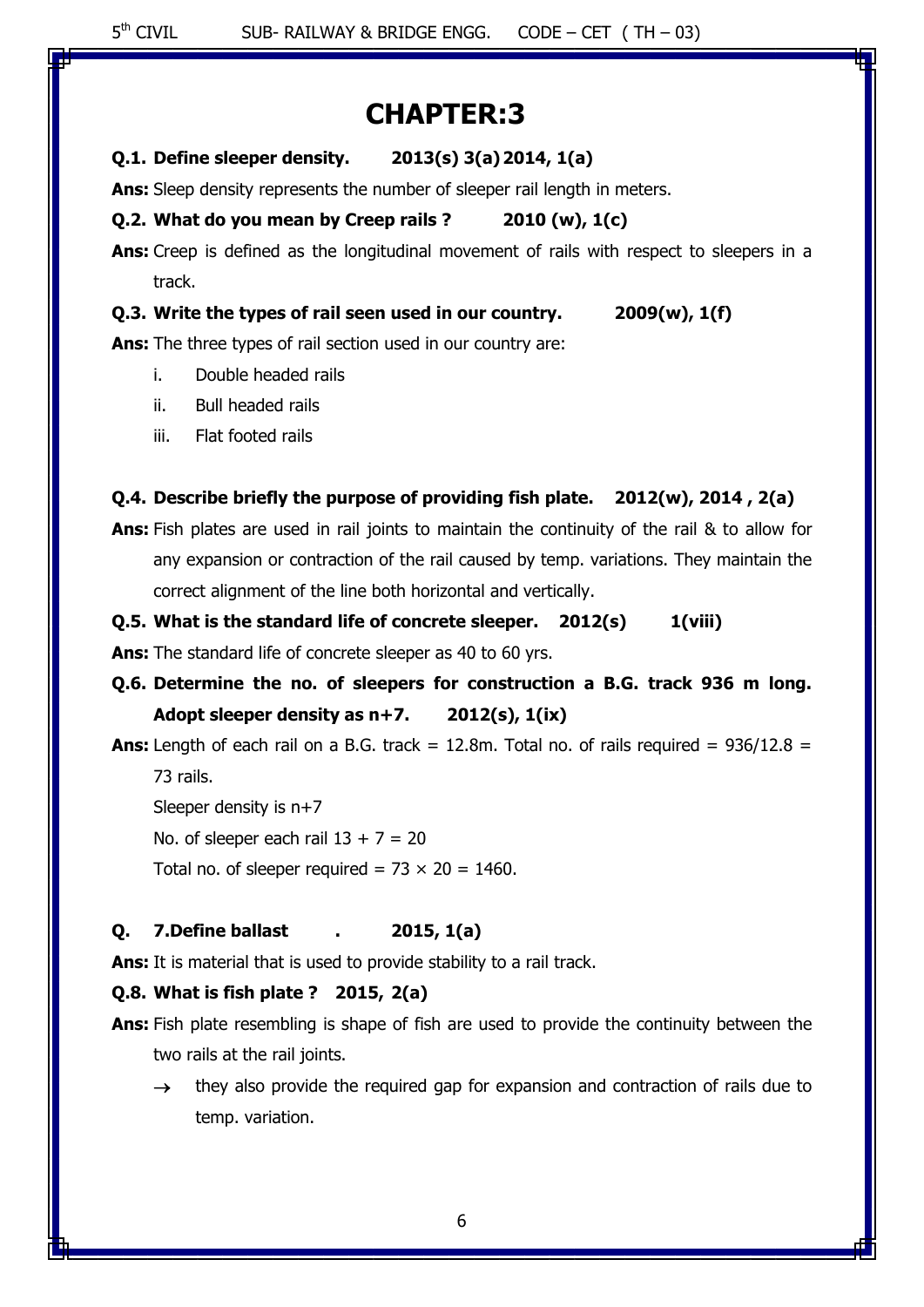#### **5 mark**

#### **Q.1. Write the physical properties of a good ballast. 2010(w), 2(A) 2014, 2(B)**

**Ans:** The physical properties of a good ballast is as follows:

- $\rightarrow$  It should be able to withstand hard packing without disintegrating.
- $\rightarrow$  It should not to make the track dusty or muddy.
- $\rightarrow$  It should be allow for easy drainage.
- $\rightarrow$  It should offers resistance to abrasion and weathering.
- $\rightarrow$  It should retain its position laterally longitudinally under all conditions of traffic particularly on curves.
- $\rightarrow$  The size of store ballast should be 5 cm for Wooden sleepers, 4 cm for metal sleepers and 2.5 cm for turnouts and crossovers.

**Q.2. Draw a neat sketch of Bull headed rail with proper dimensions. 2013, 5(b)**

**Ans:**



## **Q.3. Describe briefly about the purpose of providing fish plates with sketch.**

#### **2013, 6(b)**

**Ans:** Fish plates are used in rail and follow for any expression or contraction of the rail caused by temperature variations. They maintain the correct alignment of the line with horizontally and vertically.



Fig. 7.6. Compromise Joint.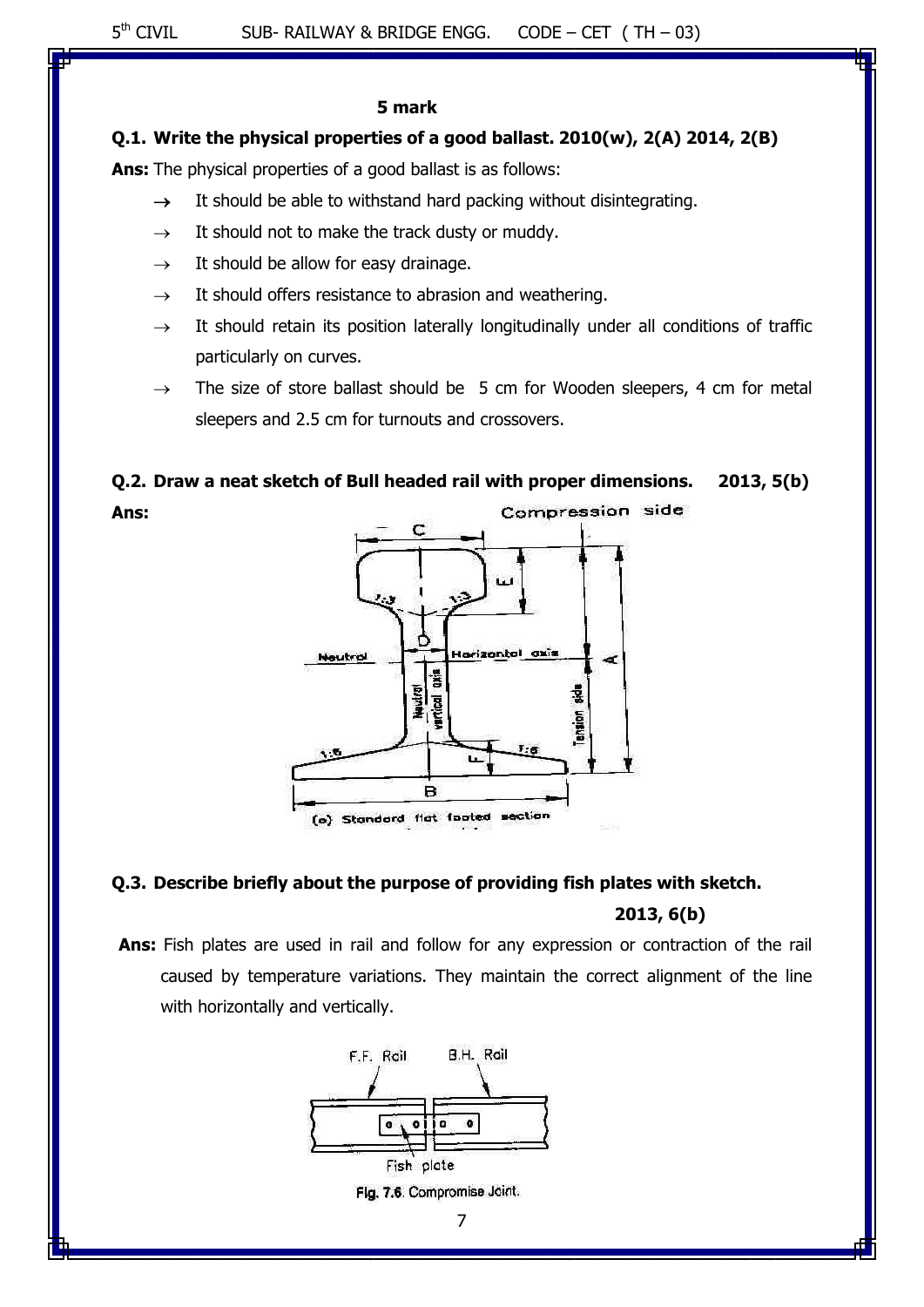## **Q.4.Describe the railway boards classification based on importance of route traffic carried and maximum permissible speed. 2016, 1(b)**

**Ans:** Classification of Indian railways

All the B.G. routes in India of Indian Railways have also been classified based on speed criteria. According to this method, the B.G. railway lines can be divided into the following five groups.

- **1. Group 'A' Lines:** They consist of those trunk routes on which the trains are running or are meant for running the trains at a speed of 160 km p.h. or more. At present, the following routes come under this category.
- i) Central/New Delhi to Howrah by Rajdhani route.
- ii) New Delhi to Mumbai Central via Kota by Frontier mail/Rajdhani Route.
- iii) New Delhi to Chennai Central by Grand Trunk route.
- iv) Howrah to Mumbai V.T via Nagpur.
- **2. Group 'B' Lines:** They consist of those routes on which the trains with a maximum sanctioned speed of 130 kmph. are running or are intended to run. At present, nearly 13 routes come under this category e.g., Allahabad to Bhusaval, kalian to Chennai, Kharagpur to Vijayawada, Wadi to Kazipet, Howarh to New Jalpaiguri, Sitarampur to Mughalsarai, Kiul to Barharwa, Delhi to Kalka, Ambala to Pathanokot, Ambla to Mughalsarai, Arkonam to Coimbatore, Vadodara to Ahmedabad and Jalanpet to Bangalore.
- **3. Group 'C' Lines:** They consist of all suburban routes of Mumbai, Calcutta and Delhi.
- **4. Group 'D' Lines:** All other routes in the country where maximum permissible speed at present is 100 kmph.
- **5. Group 'E' Lines:** The other routes and branch lines where the permissible speed limits are less than 100 kmph.

The above classification based on speed criteria has been made for specifying the track standards.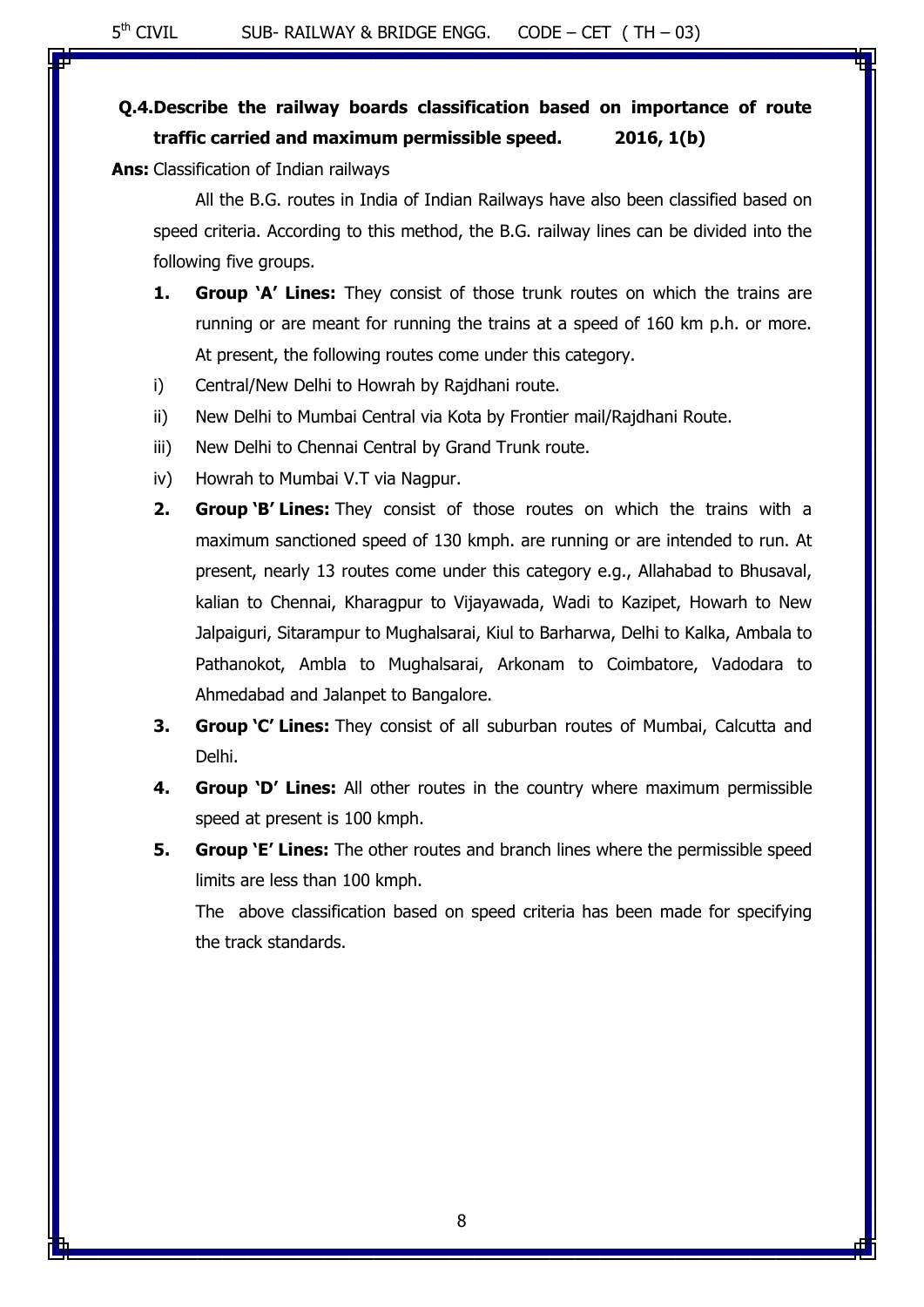### **[ 7 mark]**

## **Q.1. Define Gauge of the railway track. Discuss different gauges used in India with their suitabilities.2016, 2(c)**

**Ans:** Gauge of the railways track.

- i. B.G.  $\rightarrow$  1.676
- ii.  $M.G. \rightarrow 1 m$
- iii.  $N.G. \rightarrow 0.762$  m

## **Q.2. Describe the methods of maintenance of railway track. 2015, 2(b) Ans: MAINTENANCE OF TRACK.**

In America and other developed countries mechanical appliances are largely used The maintenance to track can be divided in to two parts:

- a) Daily maintenance, and
- b) Periodic maintenance.

#### **DAILY MAINTENANCE:**

Daily maintenance is carried out by the full time staff maintained through out the year. The use of maintenance gangs, all along the railway track, is made. The railway track is divided in suitable sections of 5 to 6 km length. One gang is attached to section for maintaining that section in good condition.

#### **PERIODIC MAINTENANCE:-**

Periodic maintenance is carried out after an interval of 2 to 3 years. During periodic maintenance, the gauge, levels detected, the causes are determined an finally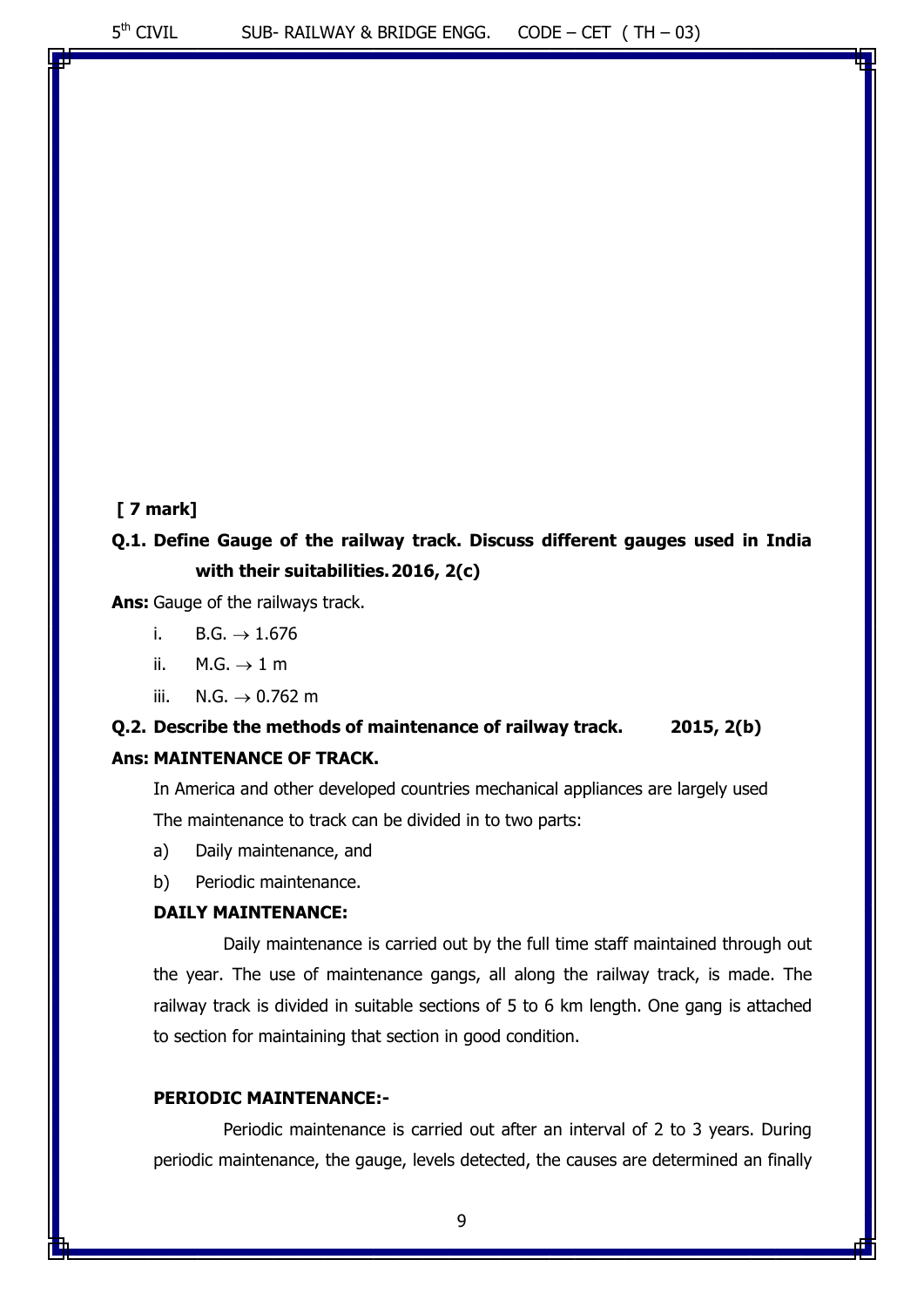remedial measures taken. The track is made in perfect condition by removing all its major and minor defects. The subject of maintenance is very wide. The maintenance of track includes the following items of maintenance in good condition.

- 1. Surface of rails.
- 2. Track Alignment.
- 3. Gauge.
- 4. Proper Drainage.
- 5. Track components.
- 6. Bridges and its Approaches.
- 7. Rolling Stock.
- 8. Points and Crossings.
- 9. Level Crossings.
- 10. Tunnels

## **Q.3. Draw the neat diagram of a flat footed rail what are the requirements of an ideal rail section. 2015, 2(c)**

**Ans:** Flat food rail. To remove the above draw backs. Charles vignole developed a inverted T shaped section known as flat footed rail in 1836. Flat footed rail is also known as vignole rail as shown in fig. It has the following advantages over double headed and bull headed rails.



### **Requirements of an ideal rail section**

Following should be the characteristics of an ideal rail section:

- 1. the rail should posses adequate lateral and vertical stiffness.
- 2. the shape of the bottom of the head and top of the foot should be such that the fish plate could be fixed easily.
- 3. The centre of gravity of the rail section should be located very near the centre of the height of the rail so that the maximum compressive and tensile stresses are equal.
- 4. The depth of the rail head should be sufficient to allow the sufficient margin for the vertical wear.
- 5. The rail should be shaped suitably.
- 6. The metal distribution in head, web and foot of the rail should be properly balanced.
- 7. The surfaces and gauge faces of the rail should be hard and capable to resist wear.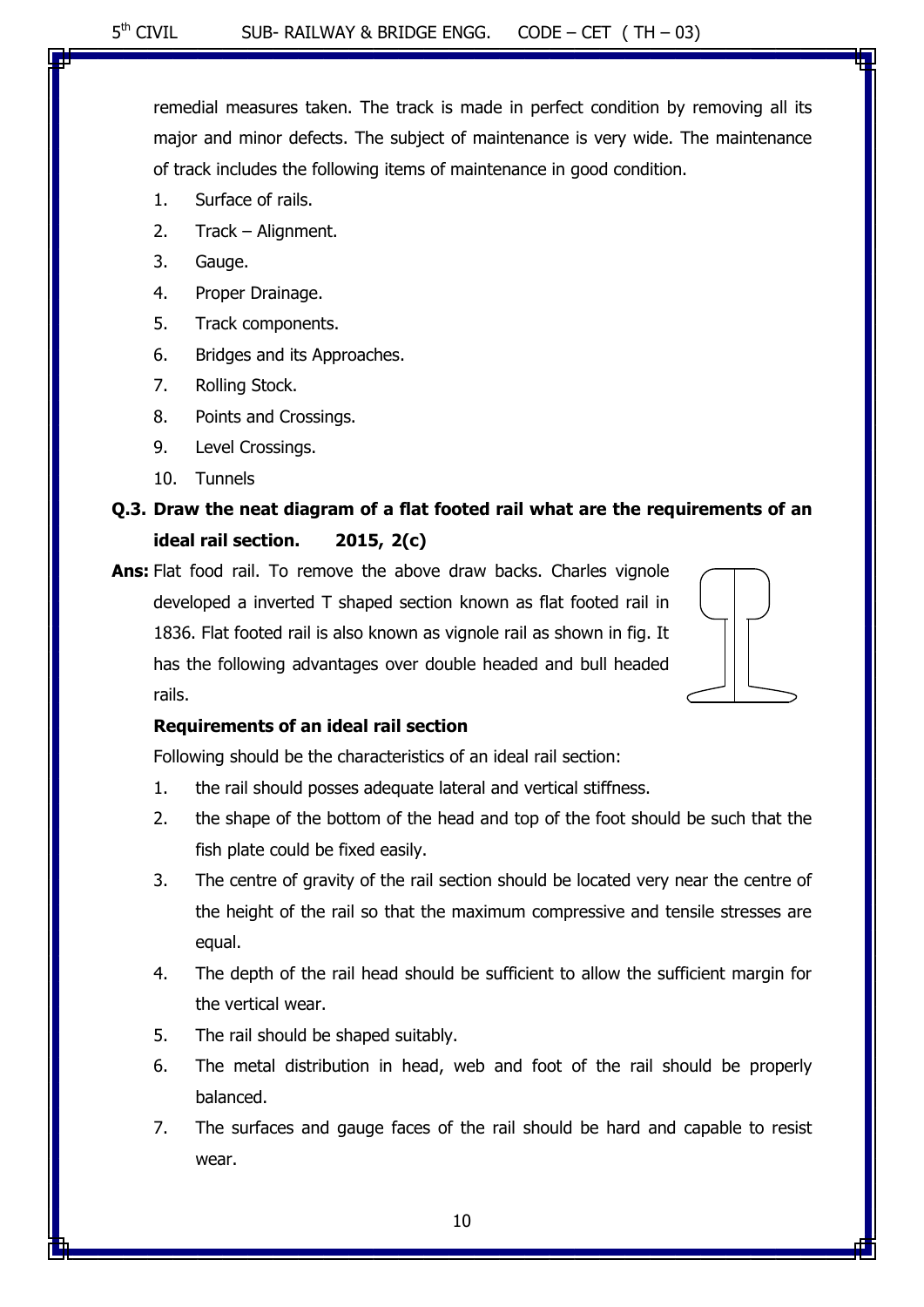- 8. The thickness of the web of the rail should be sufficient to withstand the load likely to come on the rail.
- 9. The width of the foot of the rail should be sufficient to spread the rolling stock load on a large area of sleeper.
- 10. The contact area between the rail and wheel should be sufficient to minimize the contact stresses.
- 11. In short, the rail should have most economical section consistent with strength, stiffness and durability.

**Q.4. What are the different types of rails ? Explain type of rails with neat sketch? 2016, 1(c),2019 -2(b)**

## **Ans: Types of rails:**

Rails can be classified into the following categories.

- 1. Double headed rail
- 2. Bull headed rail
- 3. Flat footed rail.

### **DOUBLE HEADED RAIL:-**

Originally the rails used were double headed made of 1 section or Dumb bell section as shown in fig. The idea was that when the head of the rail is worn-out during the service period, the rail could be inverted and reused with out incurring any extra expenditure. Such rails have to be supported on chairs which rest on sleepers. But later it was found that during the service the bottom table of the rail was deneted by the long and continuous contact with the chair to



Fig. 4.1. Double Headed rail

such an extent that it was impossible to reuse it. This led to the development of Bull headed rail.

#### **BULL HEADED RAIL.**

As shown in fig., the Bull head rail is almost similar to double head rail . The only difference between the double headed rail and Bull head rail is that in Bull headed rail more metal is added to the head to allow greater wear and tear. The lower head or table was kept of just sufficient size to be able to withstand the stress to be induced by the moving load. This rail also.



Fig. 4.2. Bull headed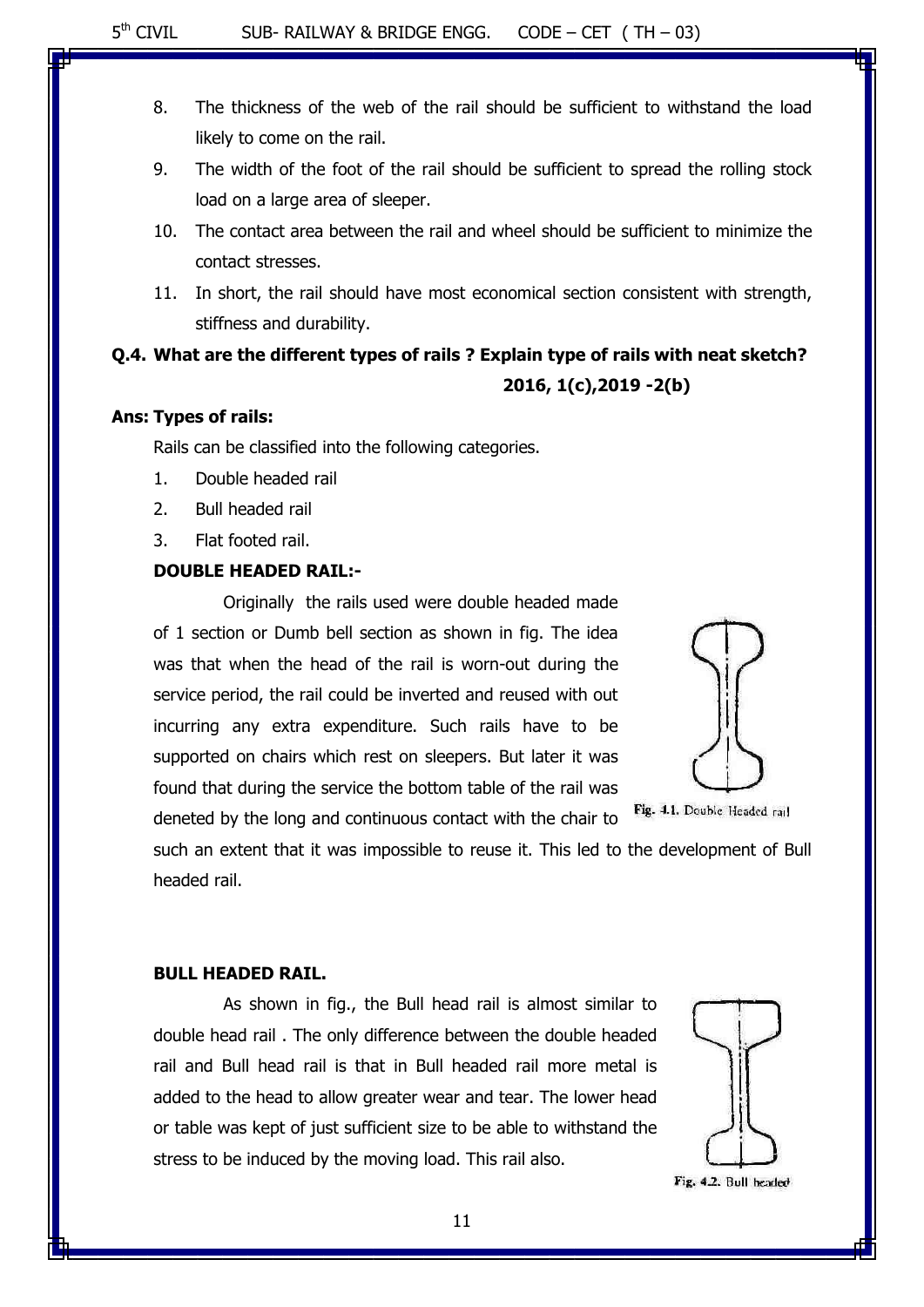### **Q.5. Write down the requirements of good ballast. 2013, 6(c)**

- **Ans:** i. It should be able to withstand hard packing without disintegrating. In other words is should resist crushing under dynamic loads.
	- ii. It should not make the track dusty or muddy due to powder under dynamic wheel loads but should be capable of being cleared to provide good drainage.
	- iii. It should allow for easy drainage with minimum soakage and the voids should be large enough to prevent capillary action.
	- iv. It should offer resistance to abrasion and weathering.
	- v. It should not produce any chemical action with rail & metal sleepers.
	- vi. The material should be easily workable by means of the implements in use.
	- vii. The ballast should be available in nearly quarries so that it reduces the east of supply.

### **Q.6. Causes of creep and prevention. 2013, 7(b), 2016, 4(b)**

**Ans:** Causes of Creep in rails are :

- i. Wave action or wave theory wave motion is set up by moving loads of wheels.
- ii. Percussion theory: This theory states that the creep is due to impact of wheel at the rail end ahead at joints.

Prevention is always better than cure. If creep is not prevented in time, it will result in derailment following are the common methods adopted to prevent creep.

i. Pulling Back the rails

ii. Provisions of Anchors or Anti creepers.

## **Q.7. What are the requirements of rail Joints ? Discuss the different types of rail joints with the help of neat sketches with relative merits and demerits.**

## **2015, 1(b),2019,4(b)**

**Ans:** An ideal or perfect rail joint is one which provides the same strength and strength and stiffness as the other rail section of the track. The following requirements should be met by an ideal joint:

- i. The two rail ends should remain true in line both laterally and vertically when trains move on the track. This is necessary to avoid wheel jumping or changing its correct path of movements.
- ii. The rail joint should be as strong and stiff as the rail itself and should be elastic both laterally and horizontally.
- iii. The rail joint should provide enough space for free expansion and contraction to account for the effect of temperature variations.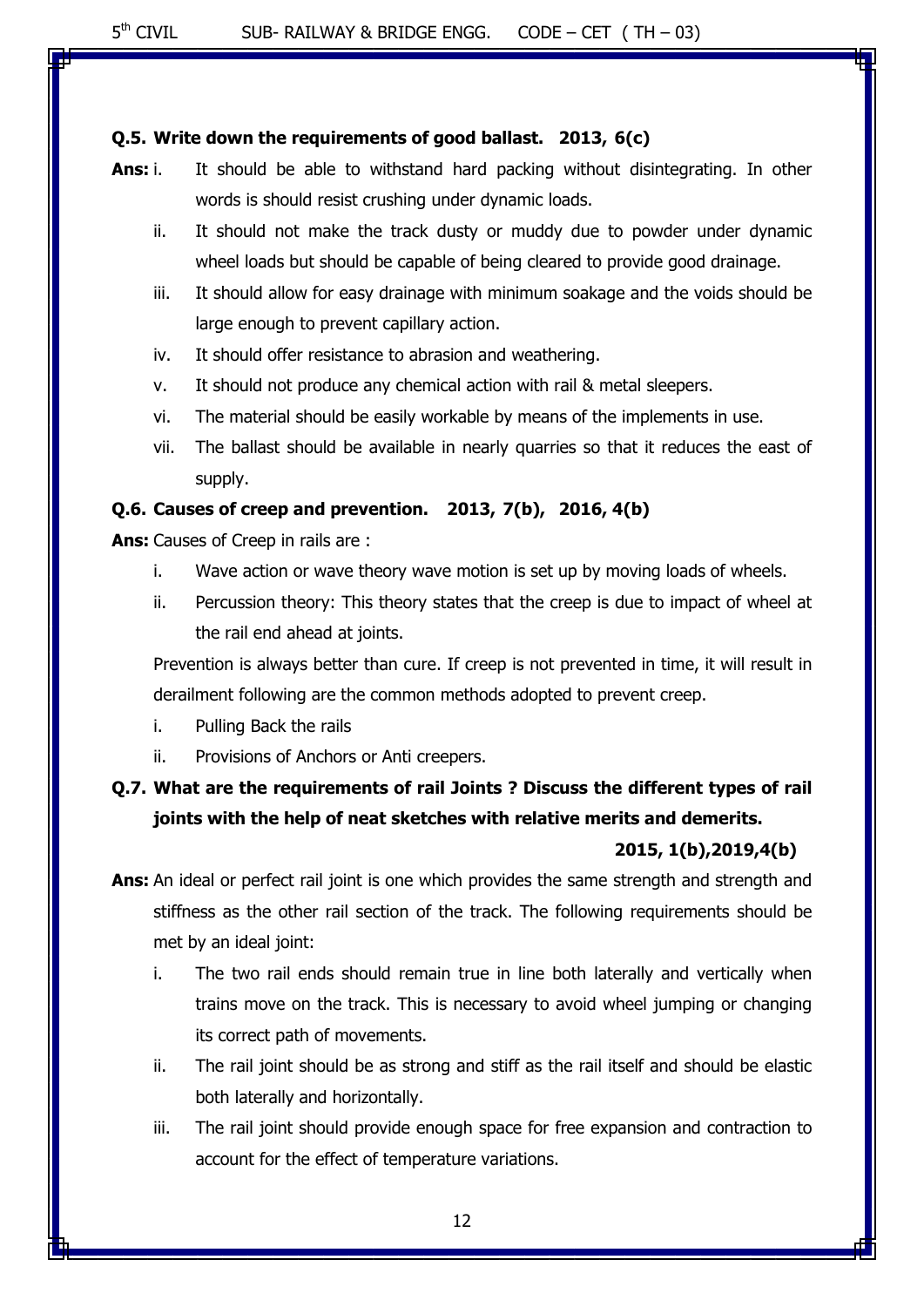- iv. A good joint should be easily disconnectable so that it can be easily taken out without disturbing the whole track for the purposes of changing rail or a fish plat, and lubricating the contact faces.
- v. It should not allow the rail ends to get battered in any case.
- vi. The joint should fulfill the above requirements with the minimum of initial and maintenance cost (i.e. it should be economical).

#### **Types of Rail Joints:**

The following types of Joints are commonly used on Indian and Foreign railways

#### **1. Supported Rail Joints:**

When the rail ends rest on a single sleeper called a "joint sleeper", it is termed as "Supported joint". The duplex joint sleeper with other sleepers is an example of the supported joint.

There sleeper support (as shown in fig) with long fish plate, i.e. combined supported and suspended joint is most objectionable. Because in this case when the packing under the outer sleeper gets loose, undue load comes on central sleeper and in turn the loose central sleeper converts this join into a weak suspended joint.



**Fig. Supported Rail Joints** 

#### **2. Suspended Rail Joint:**

When rail ends are projected beyond sleepers called "shoulder sleeper" it is termed as suspended joint (as shown in fig.) This type of joint is generally used with timber and steel trough sleepers on Indian and foreign railways.

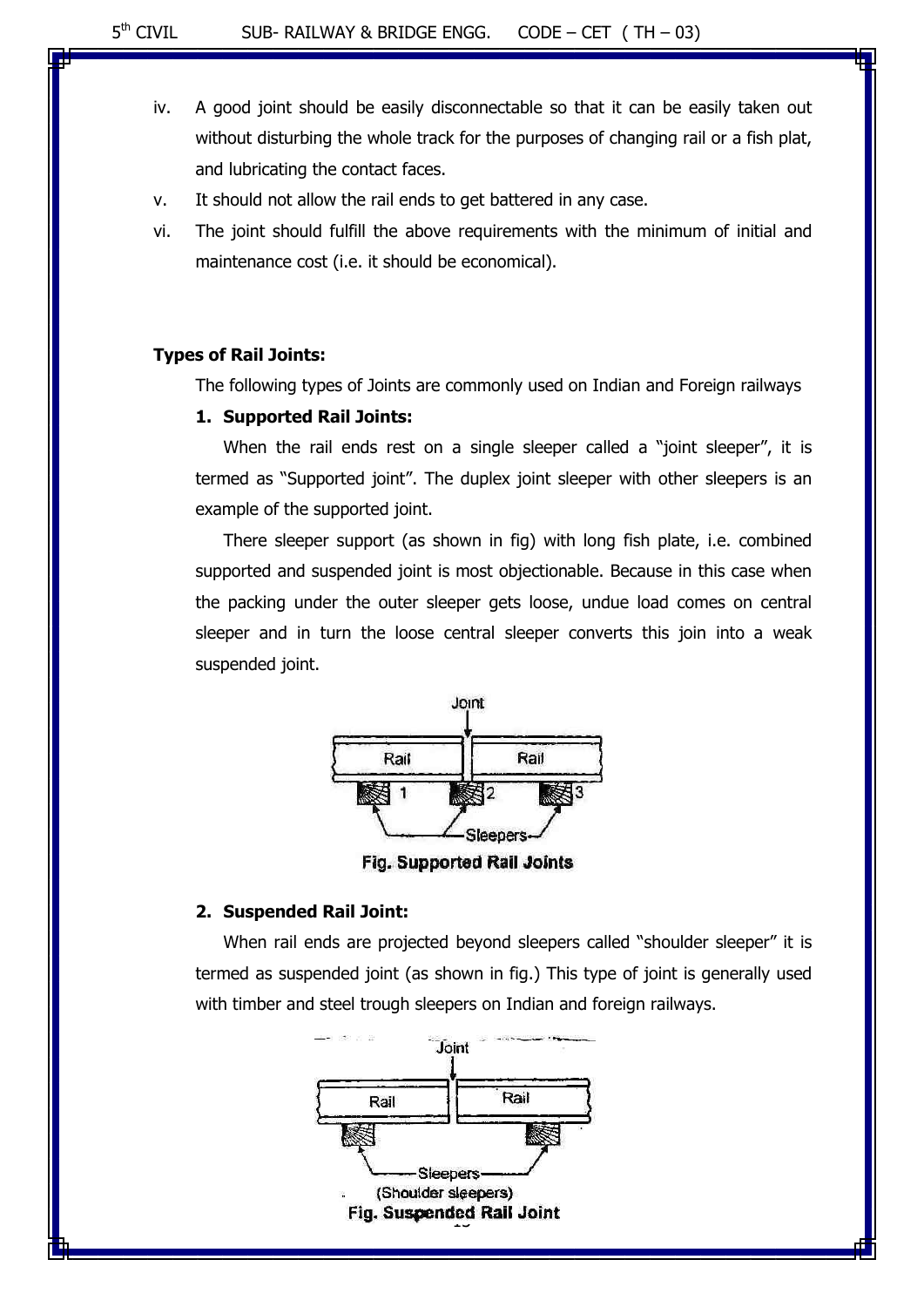#### **3. Bridge Joint:-**

When the rail ends are projected beyond sleepers as in case of suspended joint and they are connected by a flat or corrugated plate called a "bridge plate", it is termed as a bridge joint. This type of joint is not used on Indian Railways.



#### **4. Base Joint:-**

This is similar to the bridge joint, with the difference that the inner fish plates are of bar type and outer fish plates are of the special angle type, in which the horizontal leg is further extended over the sleeper. Due to complicated design, this is generally used.

#### **5. Welded Rail Joint:-**

These are the best joints as they fulfill nearly all the requirements of an ideal or perfect joint. So these are widely used.

#### **6. Staggered or Broken Joint:-**

In this position of joints of one rail track are not directly opposite to the joints of the other rail track (fig.). these joints are generally provided on curves, where the length of outer curved track is greater than the length of inner curved track.



Fig. Staggered Rail Joint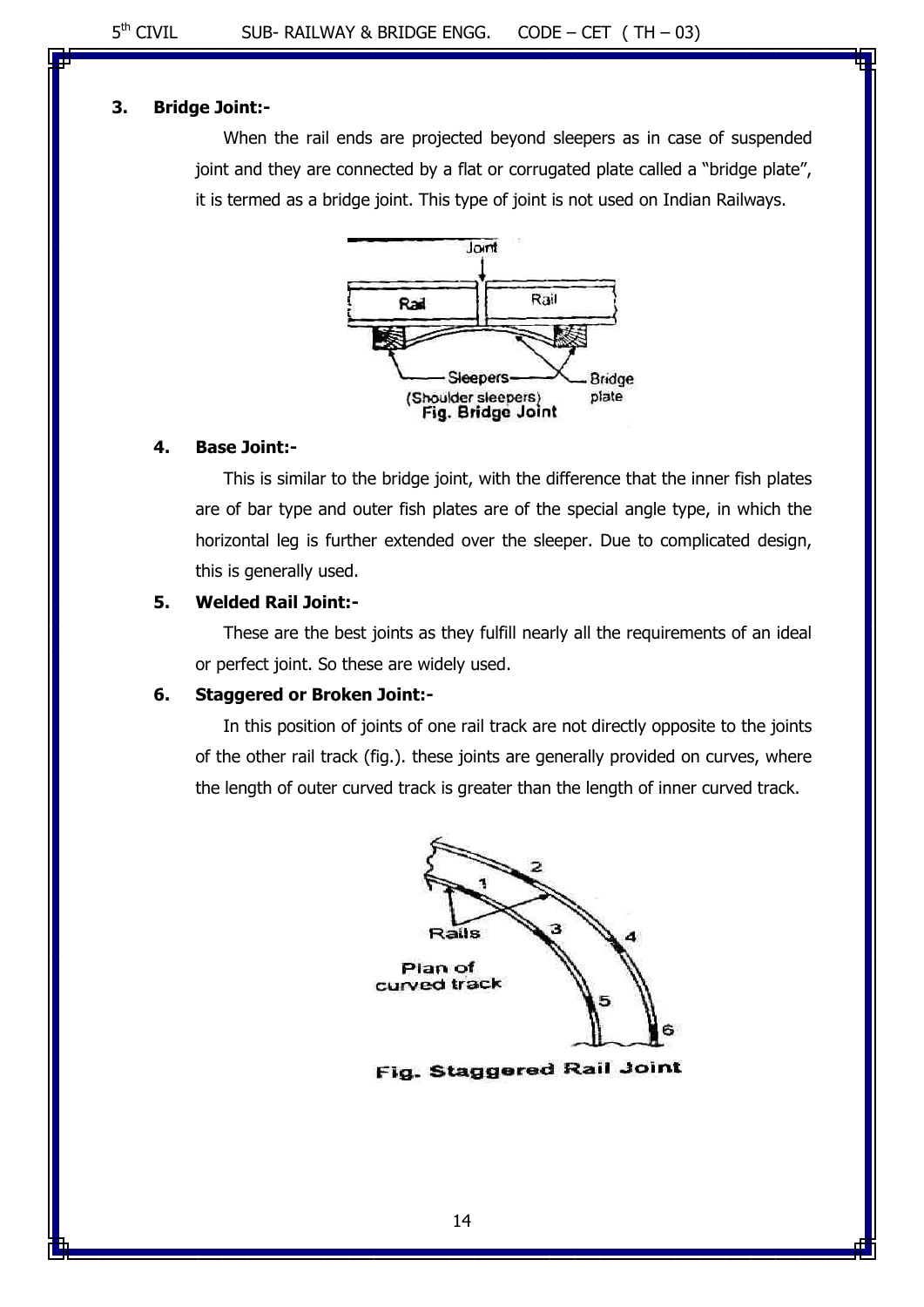#### **7. Square or even Joint:-**

In this also, the position of rail joint is the basis of its nomenclature, the joints of one rail track are directly opposite to this joints of other rail track. This type is generally used on straight tracks (fig).



#### **8. Compromise Joint:-**

Where two different rail section are required to be jointed together, it is done by means of fishplates which fit both the rails and this is joint termed as compromise joint (fig.)



**Fig. Compromise Joint** 

#### **9. Insulated Joint:-**

When insulating medium is inserted in a rail joint to stop the flow of current beyond the track-circuited part, it is called insulated joint.

#### **10. Expansion Joint:-**

In bridges, provision for expansion and contraction is kept for girders and rails both. This gap is 2.2 cm in case of "metered" joint and 7.2 cm for "Halved Joint".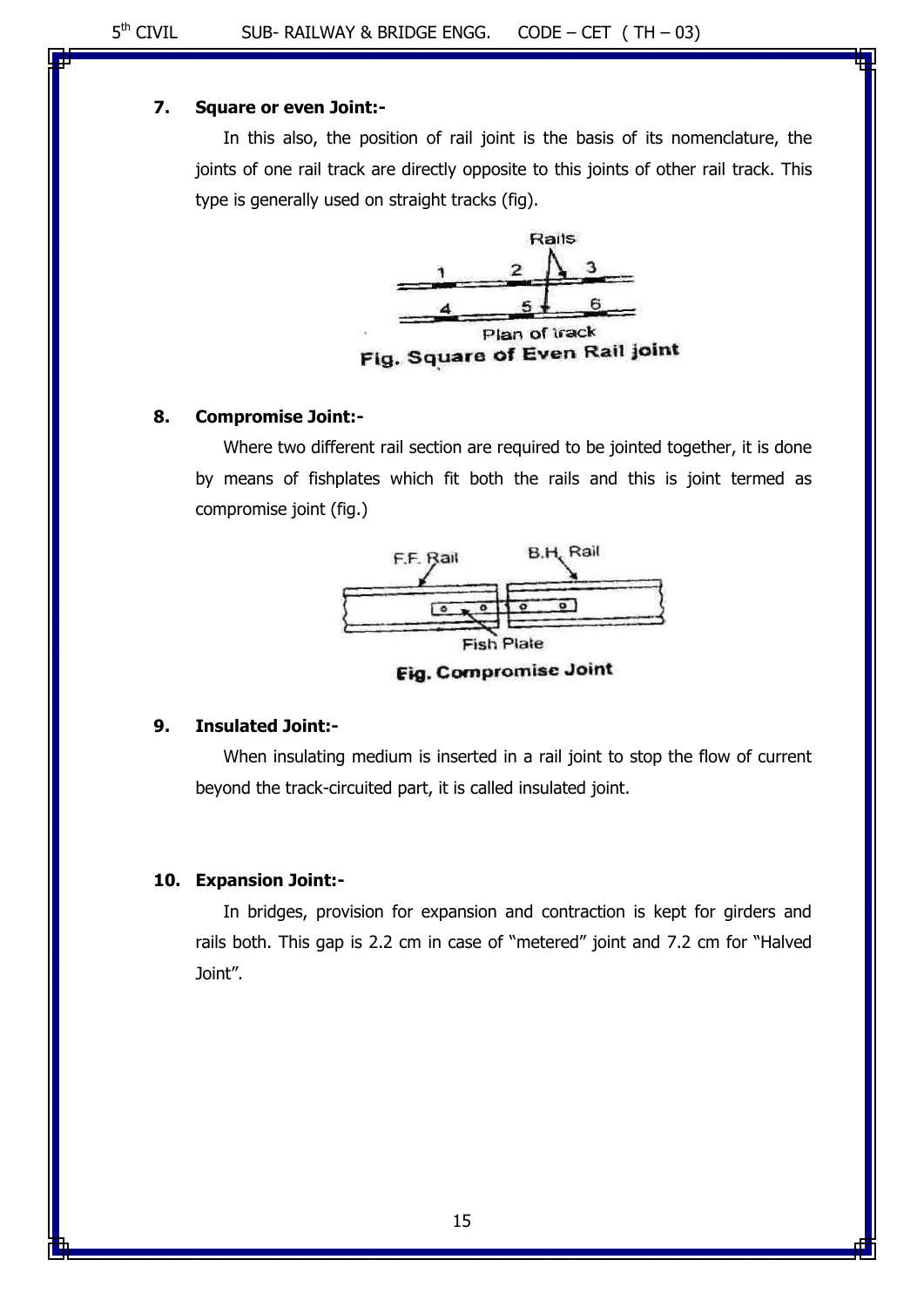## **CHAPTER-4**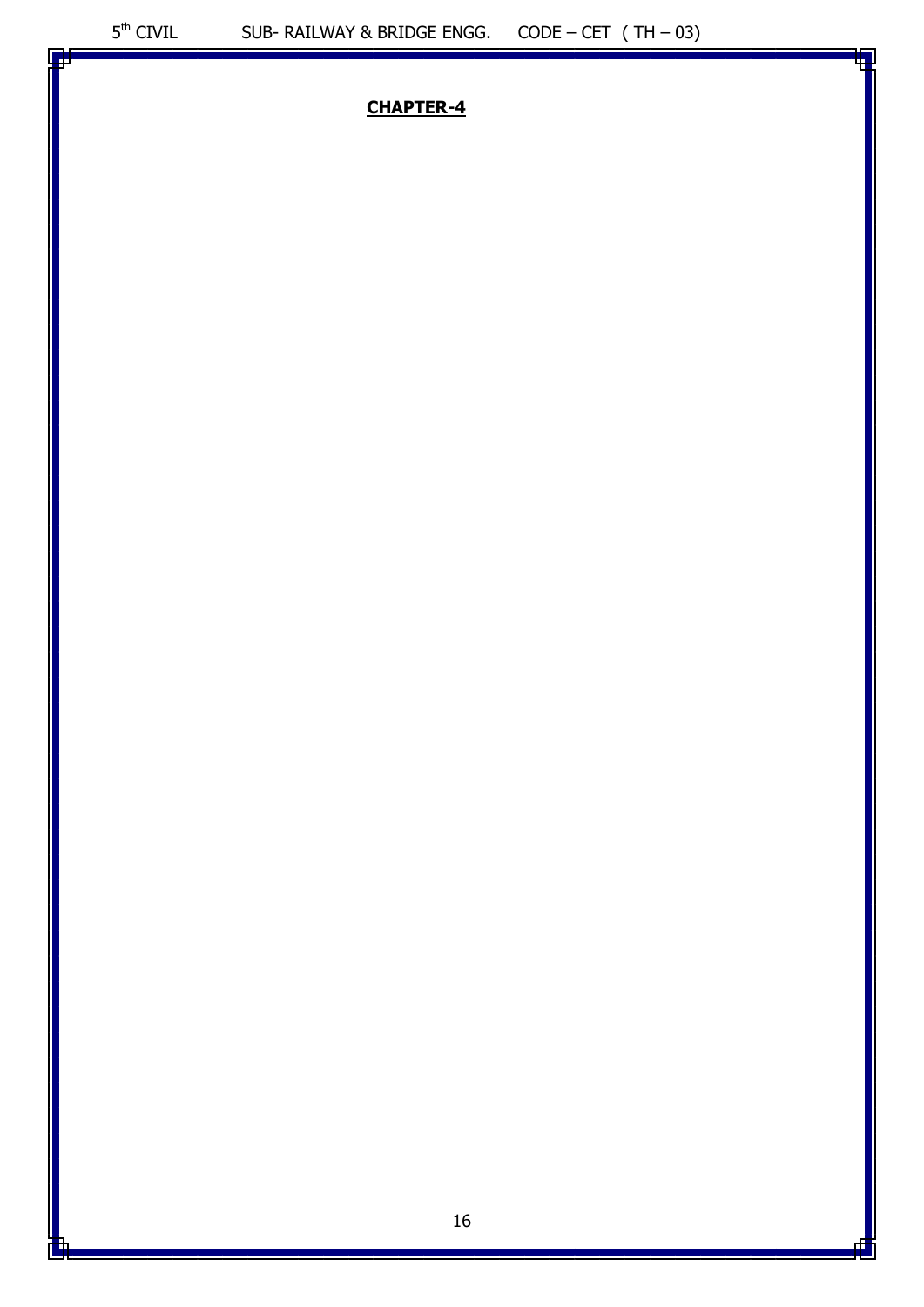### **[7MARK]**

## **Q.1. A 6<sup>o</sup> curve in reverse direction in the layout of a B.G.. If the speed in branch live is restricted to 65 kmph, determine the restricted speed on the main track. 2014, 5(c)**

**Ans:** i. Equilibrium can't required for 65 kmph sped by equation.

$$
e = \frac{GV^2}{1.27R}
$$
  
R =  $\frac{1720}{6}$   
e =  $\frac{1.676 \times (65)^2}{1.27} \times \frac{6}{1720} = 19.45$  cm

Where  $G = 1.67$  for B.G.

 $V = 65$  kmph.

- ii. For B.G., the can't deficiency for main line  $= 7.6$  cm
- iii. So the cant for main track =  $19.45 7.6 = 11.85$  cm
- iii. There fore the cant to be provided for branch track  $= -11.85$  cm. i.e. Negatie case.

Theoretical super elevation  $-11.85 + 7.6 = -4.25$  cm

#### **Q.2. State advantages of concrete sleepers & functions of ballast. 2015, 1(c)**

**Ans:** Advantages of concrete sleepers:-

- $\rightarrow$  It is economical
- $\rightarrow$  It increases durability
- $\rightarrow$  It reduces corrosion of steel.
- $\rightarrow$  It allows rapid construction.

#### **Function of ballast**

**Ans:** Ballasts performs the following functions:

- i. It transfers the load from the sleeper to the subgrade and then distributes it uniformly over a larger area of the formation.
- ii. It holds the sleepers to position and prevents the lateral and longitudinal movement, due to dynamic loads and vibrations of moving trains.
- iii. It imparts some degree of elasticity to the track.
- iv. It provides easy means of maintaining the correct levels of the two lines of a track (i.,e. elevation on curves) and for correcting tack alignment.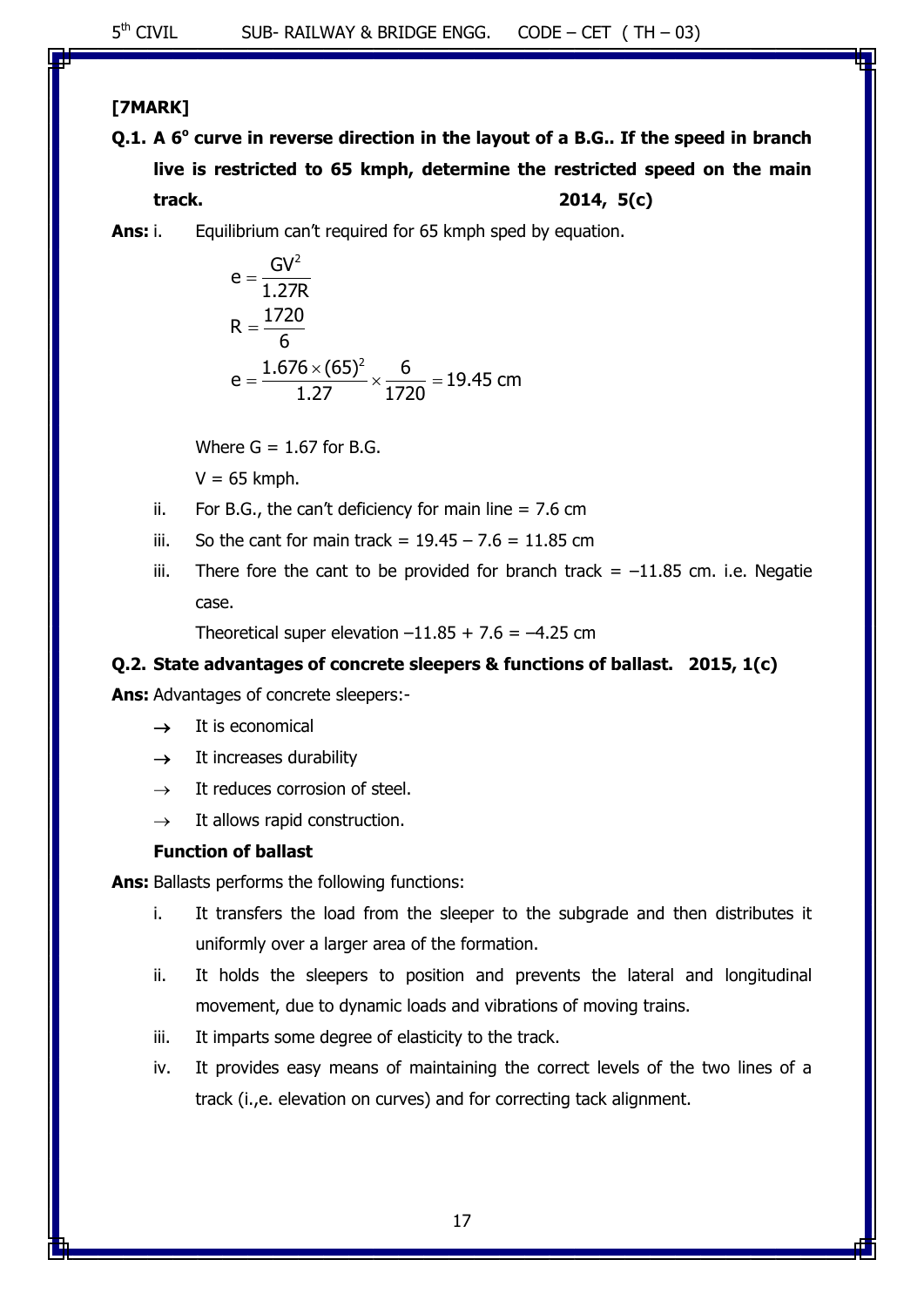- v. It provides good drained foundation immediately below the sleepers and helds to protect the top surface of the formation. Ths is achieved by providing coarse and rough aggregates with plenty of voids.
- **Q.3. Determine the length transition curve for BG track curve of 4 having a cant of 8 cm. the maximum permissible speed on the curve is 80 kmph.**

**Ans:** The length of curve will be maximum out of the following three values.

 $L = 7.20 \times e = 7.20 \times 8 = 57.6$  cm  $= 0.073$  D  $\times$  V<sub>max</sub>  $= 0.073 \times 7.6 \times 80 = 44.384$  m Where D is cant deficiency in cm for maximum speed  $= 0.073$  e  $\times$  V<sub>max</sub>  $= 0.073 \times 8 \times 80 = 46.72$  m Which is maximum i.e. L =  $57.6 \approx 60$  m  $Y = x^3/6RL$  Thus the offsets at every 15 m are Chainage(m) 15 30 46 60 Offsets(cm) 1.45 11.63 39.24 93 3 3 3 3  $\gamma$  = x<sup>3</sup>/6RL<br>Again offset at 15m =  $\frac{15^3}{232200}$  × 100 = 1.45cm 1 Bec =  $C = \frac{1}{6LR}L = 60m$ Bec = C =  $\frac{1}{6LR}$ L = 60m<br>C =  $\frac{1}{232200}$ R =  $\frac{1720}{4}$  = 430m  $\frac{1}{232200}R = \frac{172}{4}$  $\frac{30^{3}}{100}$  Offset at 30m =  $\frac{30^{3}}{232200}$  × 100 = 11.63cm Offset at  $45m = \frac{45^3}{232200} \times 100 = 39.24 \text{ m}$ Offset at  $60m = \frac{60^3}{232200} \times 100 = 93$  cm  $\frac{1}{6LR} = \frac{1720}{4} = 430m$ ∴ S =  $\frac{L^2}{24R}$  =  $\frac{60^2}{24 \times 430}$  = 0.35m

**Q.4. If a 8 curve track diverges from main track curve of 5<sup>o</sup> in an opposite direction in the layout of a B.G. yard. Calculate the super-elevation and the speed on the branch line. If the maximum speed permitted on the main track is 450 kmph. 2016, 6(b) 2015, 4(c)**

**Ans:** i. Equilibrium cant required for 45 kmph speed

By equation

R =  $\frac{1720}{5}$ <br>e =  $\frac{1.676 \times 45 \times 45}{1.27} \times \frac{5}{1720}$  =  $\frac{7}{8}$ .78cm  $GV<sup>2</sup>$ quation<br>e =  $\frac{GV^2}{1.27R}$  cm  $e = \frac{GV^2}{1.27R}$ cm<br>Where G = 1.676 mfor B.G. &V = 45 kmph  $R = \frac{1720}{5}$ =  $\frac{1/20}{5}$ <br>=  $\frac{1.676 \times 45 \times 45}{1.27} \times \frac{5}{1720}$  =  $\frac{1}{8}$ .780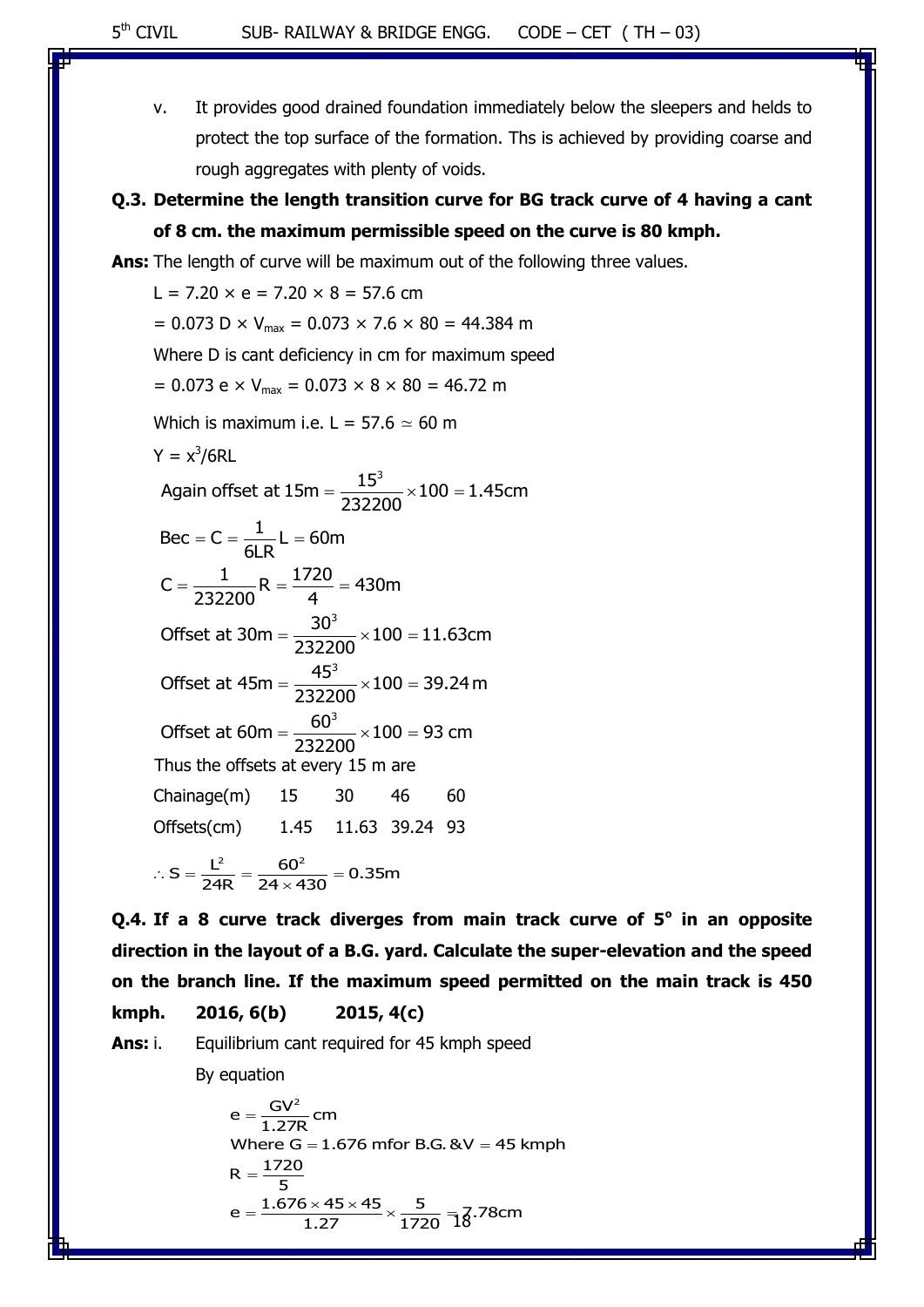- ii. For B.G. the cant deficiency for main line  $= 7.6$  cm
- iii. So the cant for main track =  $7.78 7.6 = 0.1$  cm
- iv. There fore the cant to be provided for branch track  $= -0.18$  cm i.e. negative cant.
- v. With cant deficiency of 7.6 cm which is permissible the speed of the main will be for a cant of  $7.6 + (-0.18)$  cm = 7.42 cm

$$
e = \frac{GV^2}{1.27R} \text{ cm}
$$
  
\n
$$
\Rightarrow 7.42 = \frac{1.676 \times v^2}{1.27} \times \frac{8}{1720}
$$
  
\n
$$
\Rightarrow v^2 = 1210 \text{ kmph}
$$
  
\n
$$
\Rightarrow v = 34.7 \text{ kmph}
$$

## **Q.5. What are the main objectives of providing super elevation ? Mention their limiting values for railway track. 2009(w), 2)(C) 2014, 1(c)**

**Ans:**  $\rightarrow$  To introduce the centrifugal force for counteracting the effect of centrifugal force,

this will result in the faster movement of trains on curves. This will also prevent derailments & reduce the side wear and creep of rails.

 $\rightarrow$  To provide smooth working of the track resulting in safe movement of the goods & comfortable ride of the passengers.

 $\rightarrow$  So that there is no tendency of track to move out of position due to more load on outer rail.

- $\rightarrow$  This reduces the wear of rails, equipment Y results in saving in maintenance cost.  $e = gv^2/gR$ 
	- $G =$  Gauge of track in mt.

 $V =$  Velocity speed of vehicle in kmph.

 $g =$  acceleration due to gravity m/se<sup>2</sup>

 $R =$  Radius of curve in m.

$$
e = \frac{G \times (0.2780)^{2}}{9.81 \times R} = \frac{GV^{2}}{127R} \text{ in m}
$$
  
In India G for BG = 1.676m  
M.G. = 1m  
N.G. = 0.762m  
for B.G. ,  $e = \frac{1.676V^{2}}{1.27R} = 1.315 \frac{V^{2}}{R} \text{ cm}$   
for M.G.,  $e = \frac{1V^{2}}{1.27R} = 0.80 \frac{V^{2}}{R} \text{ cm}$   
for N.G. ,  $e = \frac{0.762V^{2}}{1.27R} = 0.60 \frac{V^{2}}{R} \text{ cm}$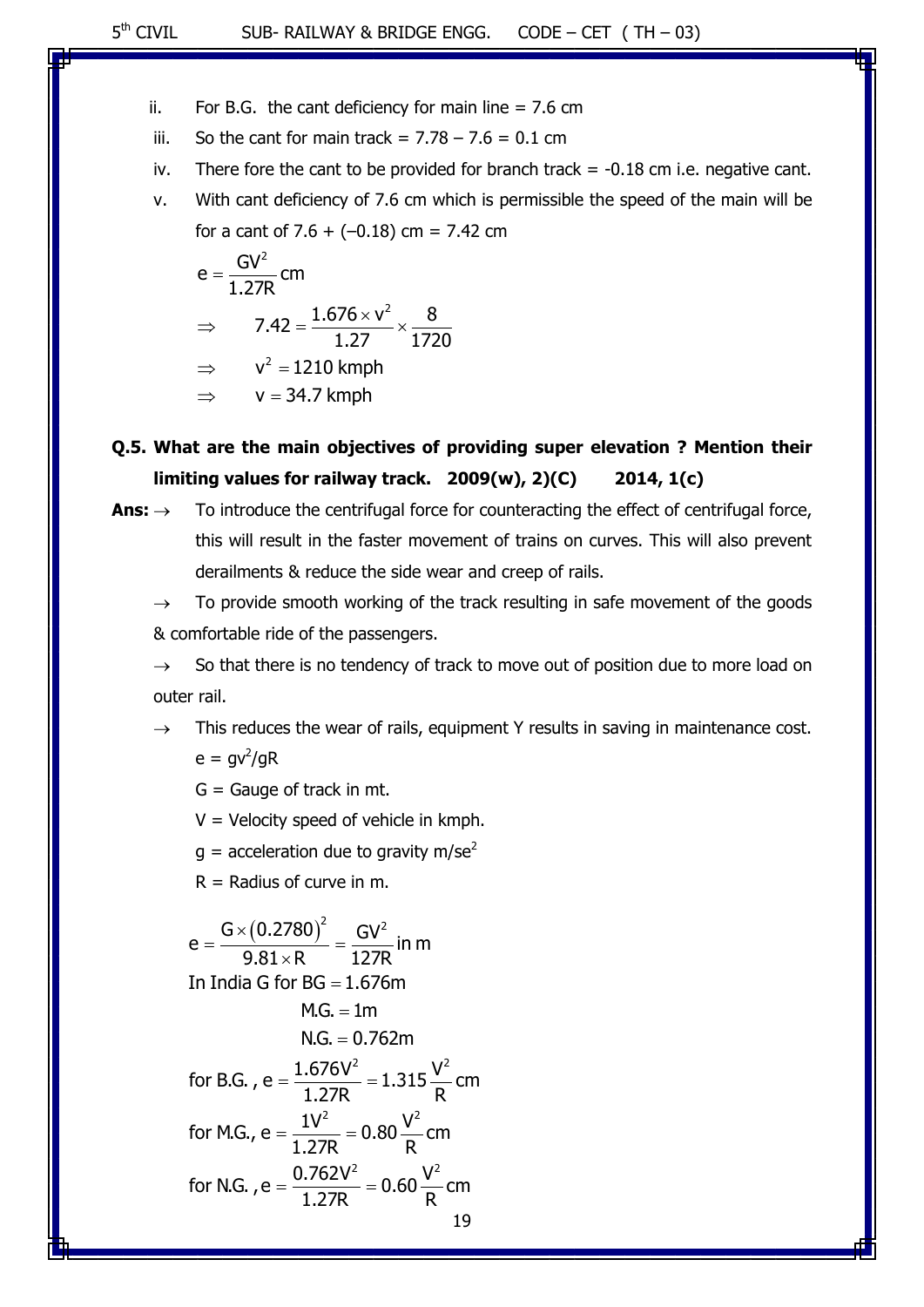#### **CHAPTER-5**

#### **7MARK**

**Q.1. Shows a left hand turnout with its components by providing a neat sketch. 2014, 5(b) 2009(w), 2(C)**

**Ans:**



## **Q.2. Describe the necessity of points & crossing and describe briefly the main components. 2010(w) (5),2014, 2(c)**

- **Ans:** In case of roads, the facilities for turning of vehicles from one path to another do not require any special arrangement as the wheels have no flanges. The directions of movement of vehicles is controlled by the driver and the steers according to his own speed will. But this is not ture in case of railways because the wheels as provided with flames inside, so the direction of movement and the diversion of the vehicles to another track are controlled automatically by the wheels flange inside, so the direction of movement and the diversion of the vehicles to another track are controlled automatically by the wheels flanges rather than the driver as in case of roads. The problem of diversion of trains from one track to another is solved by special arrangements known as points and crossing. The knowledge of the points and crossing is important in following days for the operating personal.
	- i) Paints and crossing provide flexibility of movement by connecting one line to another according to requirements.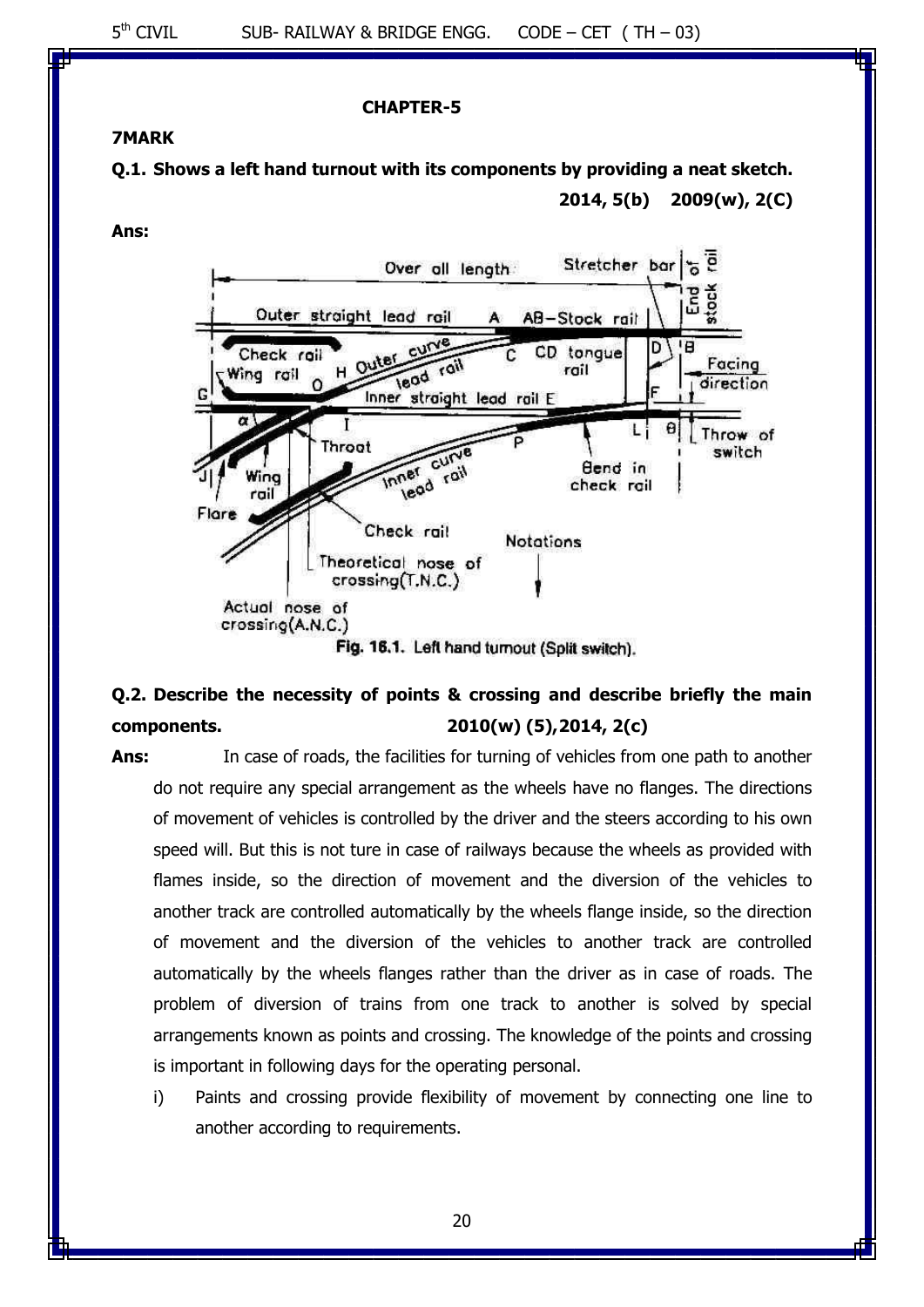- ii. They also helps for imposing restrictions over turnouts which necessarily roated the movements
- iii. From safetch aspect, it is also important as paints and crossing are weak kinks or paints in the track and vehicles are susceptible to derailments at these places.

#### **Facing direction:-**

If someone stands at toe of switch and looks towards the crossing, then the direction is called Facing Direction.

#### **Trailing Direction:-**

If someone stands at the crossing and looks towards the switches, then the direction is called Trailing Direction.



Fig. 16.1. Left hand turnout (Split switch).

#### **Facing Paints of turnouts:-**

Facing Paints of Turnouts are those where trains pass over the switches first and then they pass over the crossing. These are important to specify when the direction of movement of trains reserved for facing direction.

#### **Trailing Paints of turnouts:-**

Trailing, paints of turnouts are those on the opposite side of facing paints in which the trains pass over the crossing first and then over the switches. These are important to specify when the direction of movement of trains is reserved for trailing direction only.

So every paint may be a "facing or trailing" paints or both depending upon the direction of movement of trains.

#### **Right Hand and Left Hand Turnout:-**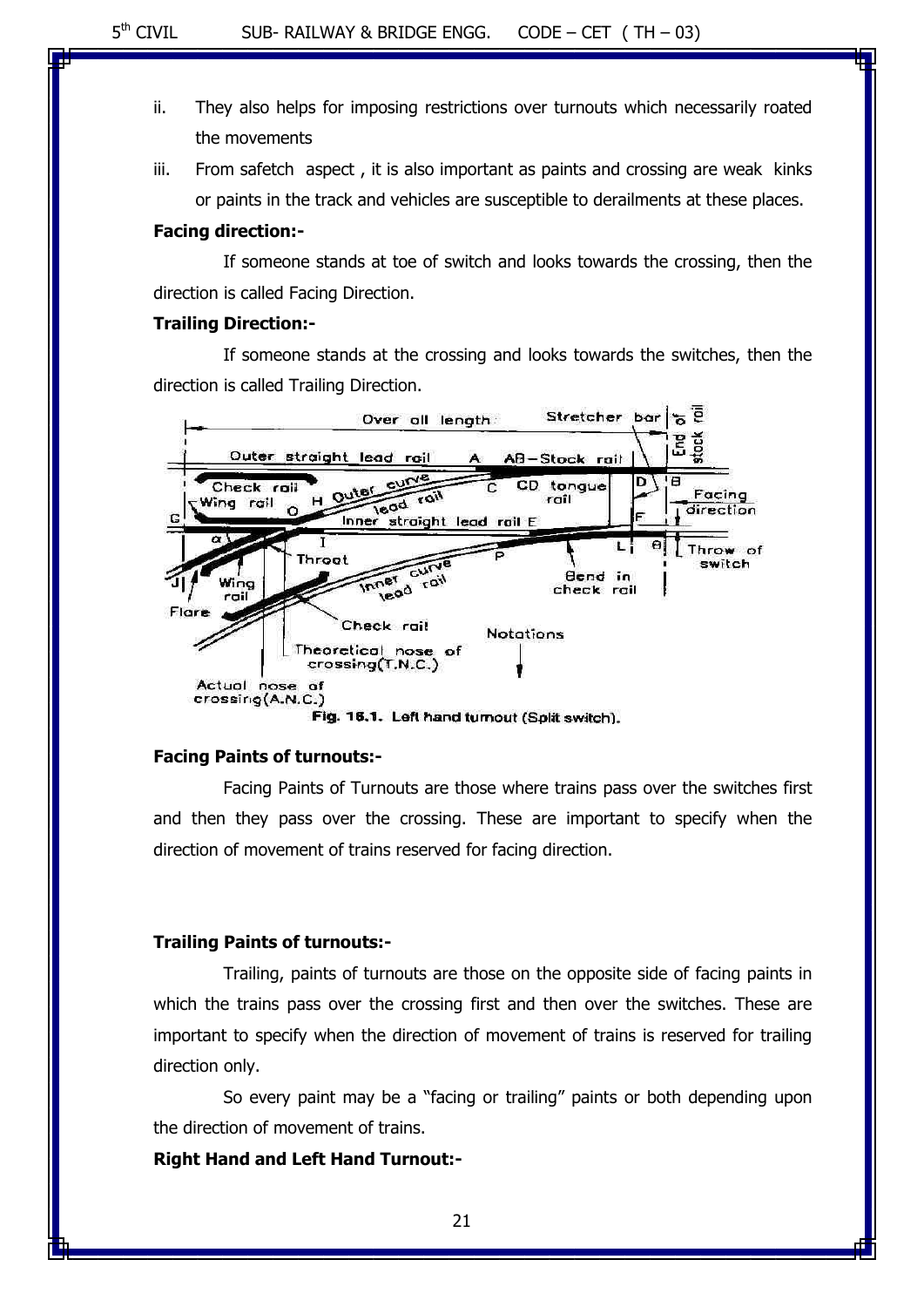If a train from main track is diverted to the right of the main route in the facing direction then this diversion is known as Right hand turnout. If train from main track is directed to the left of the main route in the facing direction then the diversion is known as left hand turnout.

### **Right Hand and Left Hand Switches:-**

These are termed as left hand or right hand switches depending upon left or right when seen from the facing direction i.e. stand at the points and look towards the crossing fig.







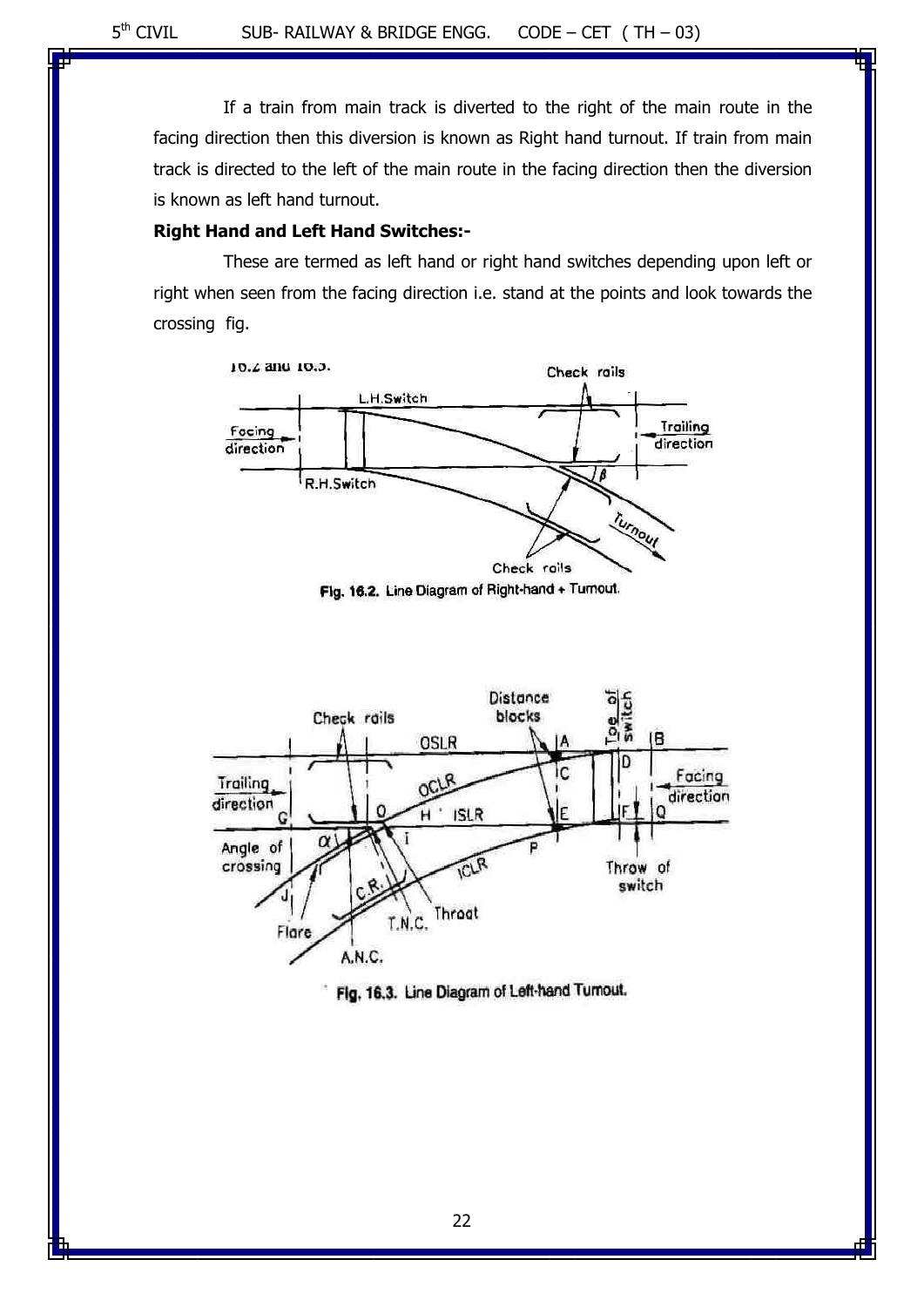

Fig. 16.4. Turnout from Curved Main Track.

## CH-7

## (5 MARKS)

### **Q.1. What is Conning of wheels ? Discuss the necessity and effects of it.**

**2016, 3(b)**

#### **Ans: CONNING OF WHEELS AND EFFECTS ON RAILS:**

The tread of rim of the wheels of a railway vehicle are not made flat, but sloped at about 1 in 20 to enable these vehicles to move smoothly on curves, as well as on straight track. Generally the wheels remain central on a straight and level surface with uniform gauge and the circumference of the treads of both vehicles



traverse the same distance, on wheel slides instead of moving. Due to the resistance to sliding, further side movement is stopped. If the coning of wheel was not there, the side movement would have continued till the flange of the wheel would have come in contact with the side of the rails causing jerk and shocks resulting in uncomfortable riding. Thus to avoid the lateral movement of wheels and development of shocks in rails, coning of wheels is done. It has following advantages and disadvantages.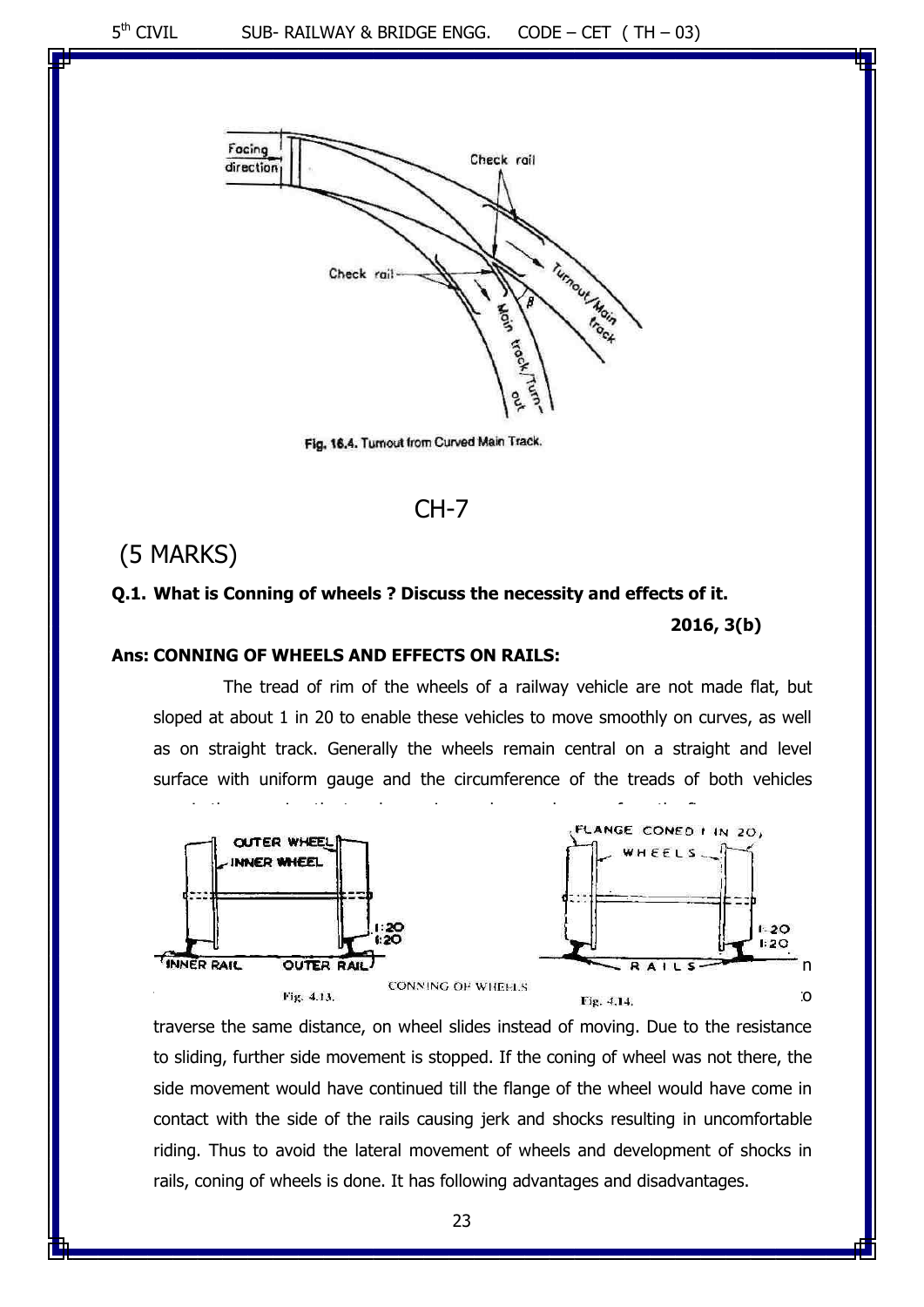## **Advantages of coning of wheel:-**

It has the following advantages:

- i. It gives smooth riding.
- ii. It helps a vehicle to negotiate a curve smoothly.
- iii. It reduces the wear and tear of wheel flanges.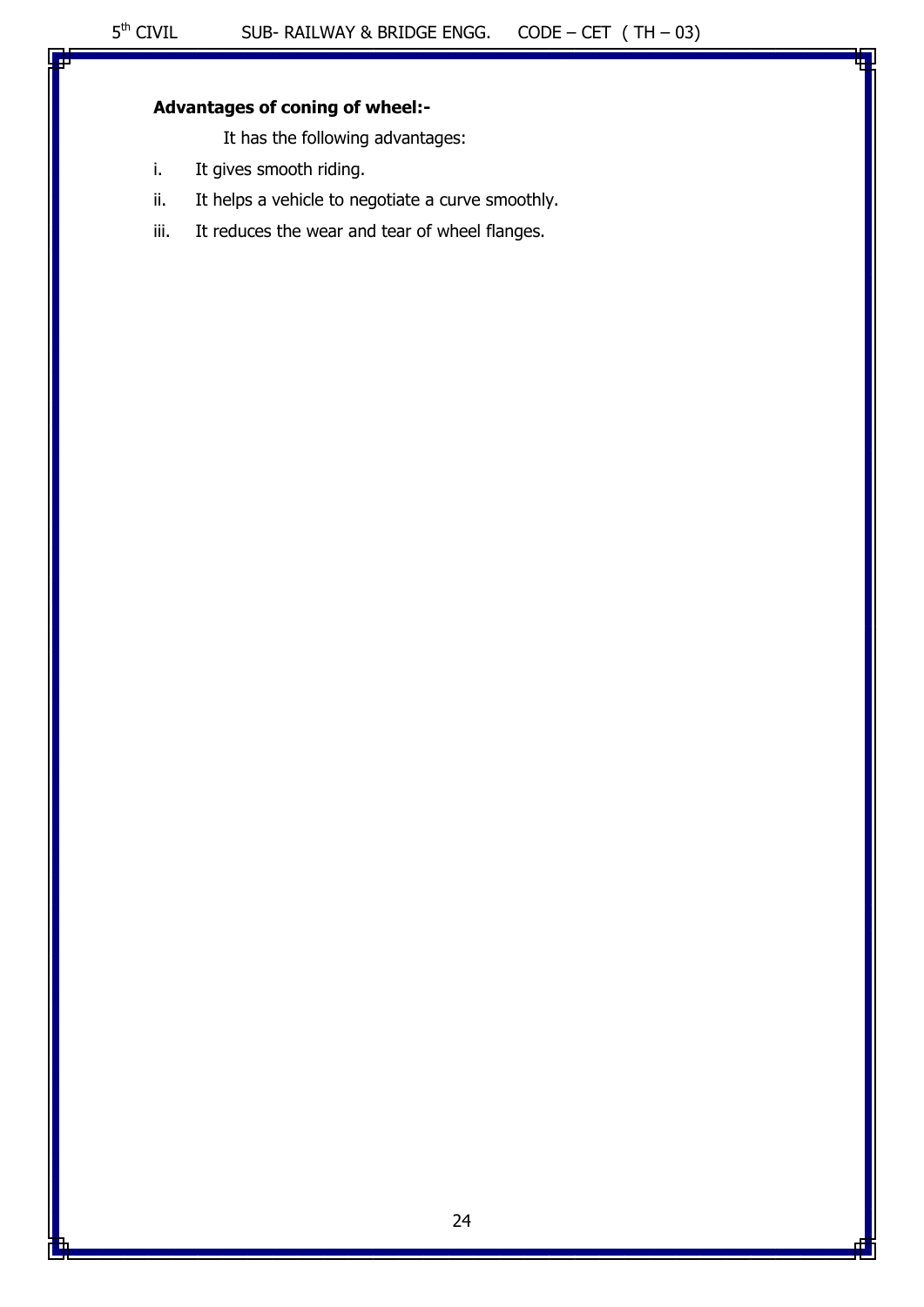# **CHAPTER:8**

### **Q.1. Define water way ? 2009 (w), 1(h) 2015, 3(a)**

**Ans:** the Area through which the water flows under a bridge super structure is known as the water way of the bridge. The linear measurement of this area long the bridge is known as linear water way.

### **Q.2. How is the linear water way of bridges fixed ? 2015, 3(a)**

The linear water way of a bridges shall be the length the available in the bridge between extreme edge of a water surface at the highest flood lever, measured at right angles to GTECH abutment face.

#### **Q.3. Define water way and economic span for a bridge ? 2006(w) 1(g)**

**Ans:** The area through which the water flows under a bridge superstructures is known as water way of the bridge.

The economic span of a bridge is the one which reduces the overall cost of a bridge to a minimum.

#### **Q.4. Classify different type of bridge. 2014**

#### **Ans: 1. Permanent bridge:**

- **a**. Stone masonary and plane
- **b.** R.C.C. bridge.
- **c.** Iron and steel
- **d.** Culverts
- **e.** Pre stressed bridge.

#### **2. Temporary bridge.**

- a. Truss
- b. Bridges on piles, trestle cribs
- c. Raft
- d. Pontoon
- e. Lift.

#### **Q.5. Define Afflux 2014, 2(a)**

**Ans:** The carry the maximum flood discharge the velocity under a bridge, increase. This increased velocity gives rise to a sudden heading up of water on the upstream side of this stream is known as afflux.

#### **Q.6. What s break water? 2013, 3(a)**

**Ans:** A breakwater is a structure which reflects & dissipates the force of wind generated waves.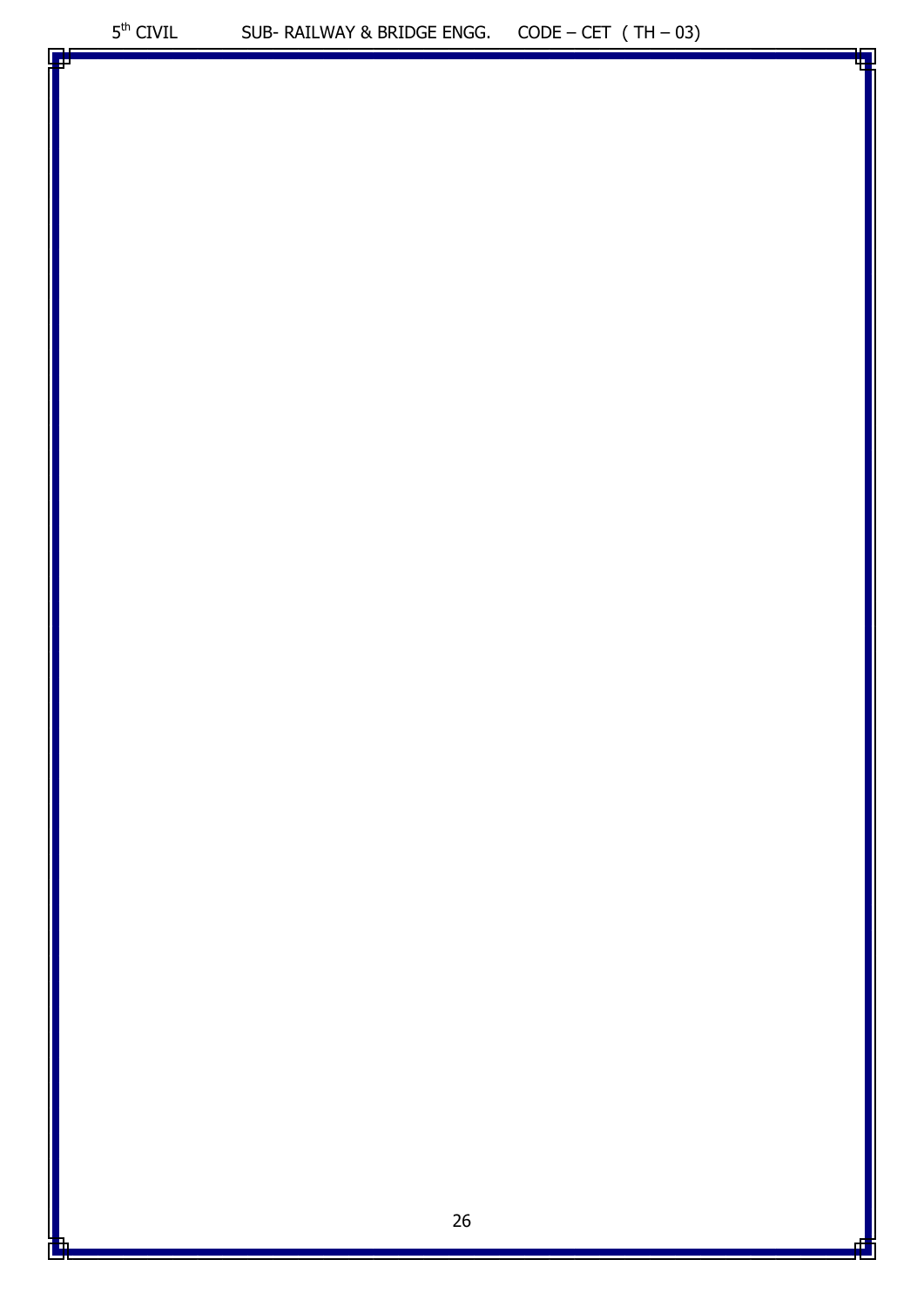### **CH-09**

## **Q.1. What is scour depth ? 2009 (w), 1(i) 2013, 2(a)**

 $5<sup>th</sup>$  CIVIL

**Ans: Bridge scour** is the removal of [sediment](https://en.wikipedia.org/wiki/Sediment) such as [sand](https://en.wikipedia.org/wiki/Sand) and [rocks](https://en.wikipedia.org/wiki/Rocks) from around [bridge](https://en.wikipedia.org/wiki/Bridge) [abutments](https://en.wikipedia.org/wiki/Abutment) or [piers.](https://en.wikipedia.org/wiki/Pier_(architecture)) Scour, caused by swiftly moving water, can scoop out *scour holes*, compromising the integrity of a structure

For a safe and sound design of a bridge it is important to estimate the correct scour depth.

## **Q.2. Mention different types of movable bridge ? 2009 (w), 1(k)**

Ans: Different types of moveable bridges are swing bridge, bascule bridge, refractile bridge, left bridge and ferry bridge.

**Q.3. Explain tilting of the well foundation. 2016, 7(a)**

**Ans:** Well foundation is a type of deep foundation which is generally provided below the water level for bridges.

**Q.4. What is scour depth ? Why is important for bridge design ? 2009 (w)**

**Ans:** When the velocity of stream exceeds the velocity which the erodible particle of bed material can stand the scour occurs. The normal scour depth is the depth of water in the middle of the stream when it is actually carrying the peak flood discharge.

For a safe and sound design of a bridge it is important to estimate the correct scour depth.

## **5 MARKS**

## **Q.1. What is scour depth ? Discuss the relative merits and demerits of finding scour depth by various methods. 2008(w) , 2(c)**

- **Ans:** When the velocity of stream exceeds the limiting velocity which the erodible particle of bed material can stand, the scour occurs. The normal scour depth is the depth of water in the middle of the stream when it is carrying the peak flood discharge. This can be easily ascertained by actual soundings at or near the site proposed for the bridge during or immediately after a flood before the scour holes have had time to silt up appreciably. Due allowance should be made in the observed depth for increase in scour resulting from.
	- i. The designed discharge being greater than the flood discharge during which the scour was observed.

ii. The increase in velocity due to the obstruction in flow caused by construction of the bridge. The scour pattern at a bridge depends upon factors like flood discharge, bed slope, direction of flow, bed material alignment of pier, pier geometry, i.e. is shape and size etc.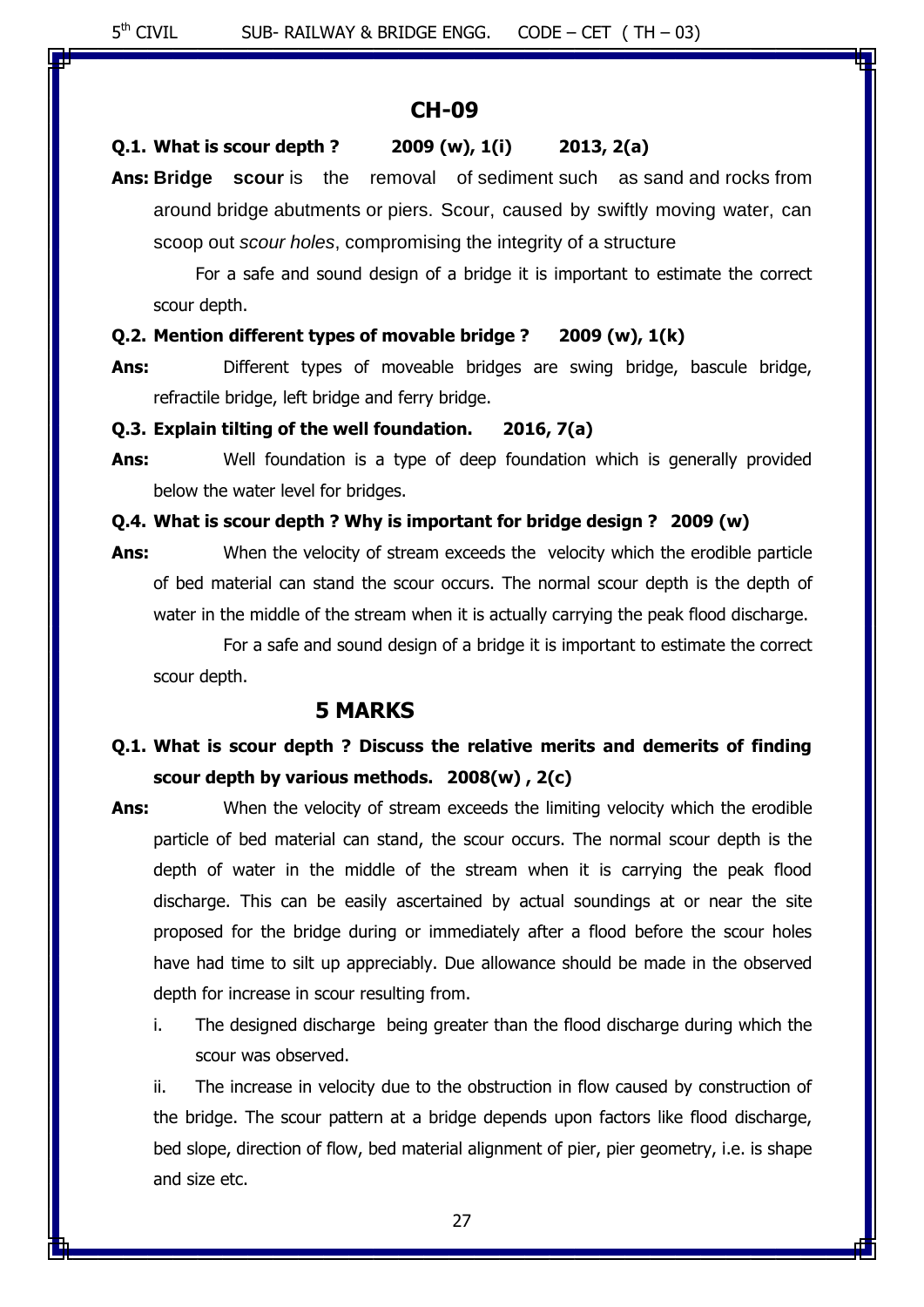For a safe and sound design of a bridge it is important to estimate the correct scour depth, where the practical method of determining a scour is not possible the following theoretical methods may be used to different types of streams.

## **Q.2. What are different types of bridge foundation and describe shallow and wel foundation with sketches.2015, 3(c), 2019- 6(c),**

- **Ans:** Open foundation or shallow foundation. This is the most common types of foundation above the water table. The bas of the structure is enlarged or spread to provide individual support. Since spread foundation are constructed in open excavations. Therefore they are termed as open foundations. This type of foundation is provided for structures of moderate height built on sufficiently firm dry ground. The various types of spread footings are :
	- 1. Wall footing
	- 2. Isolated footing
	- 3. Combined footing
	- 4. Inverted arch footing
	- 5. continuous footing
	- 6. Cantilever footing
	- 7. Grillage footing
	- 8. Stepped footing

#### **Wall foundations in Bridges:-**

Caissons the caisson is a structures used for the purpose of placing a foundation in correct position under water. The term caisson is derived from the French word 'Cause' meaning a box. It is member with hollow portion. Which after installing in place by means is filled with concrete or other material. Caissons are preferred in sandy sails. The caissons can be divided in the following three groups.

- 1. Box Caissons
- 2. Open Caissons or wells
- 3. Pneumatic caissons.

#### **Box caissons:**

A box caisson is a strong watertight vessel open at top and else of the bottom. They are generally built of timber, reinforced concrete and steel. This type of caissons suitable where bearing stratum is available at shallow depth and where loads are not very heavy to place the caisson is position, It is launched and floated to pier site where it is sank in position.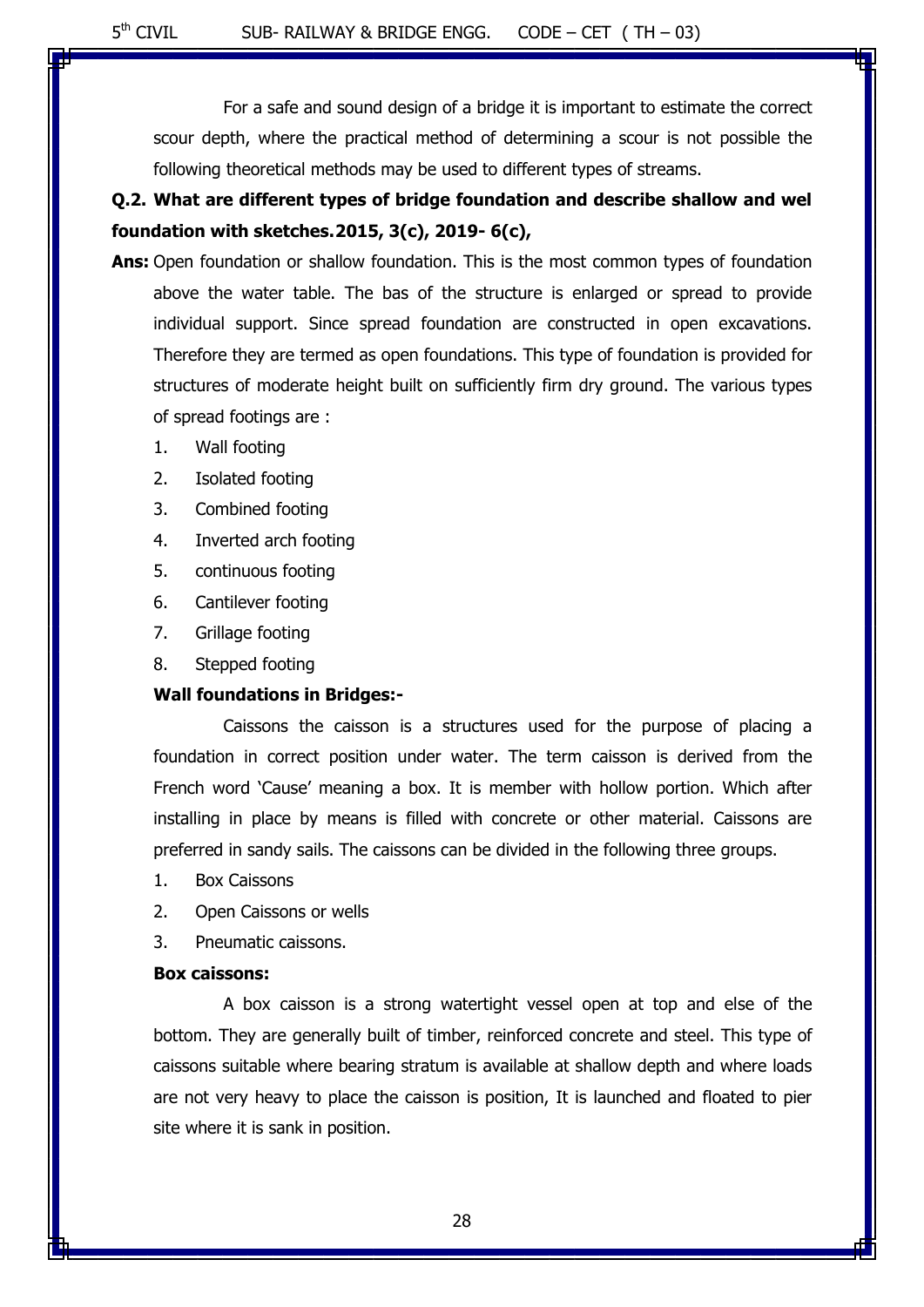#### **Open Caissons or wells:**

The open caissons are open both of the top the bottom. They are used on sandy or soft bearing stratum liable to scour and where no firm bed is available for large depth below the surface.

They are generally built of timber, metal, reinforced concrete or masonry. They form the most common type of deep foundations for bridges in India.

#### **Shapes of wells:**

The shapes of wells may be circular rectangular. Double D rectangular with D shaped ends twin hexagonal and twin octagonal etc . figure.



- b. The ease of sinking
- c. The cost of sinking and shuttering
- d. The vertical and horizontal forces acting on the well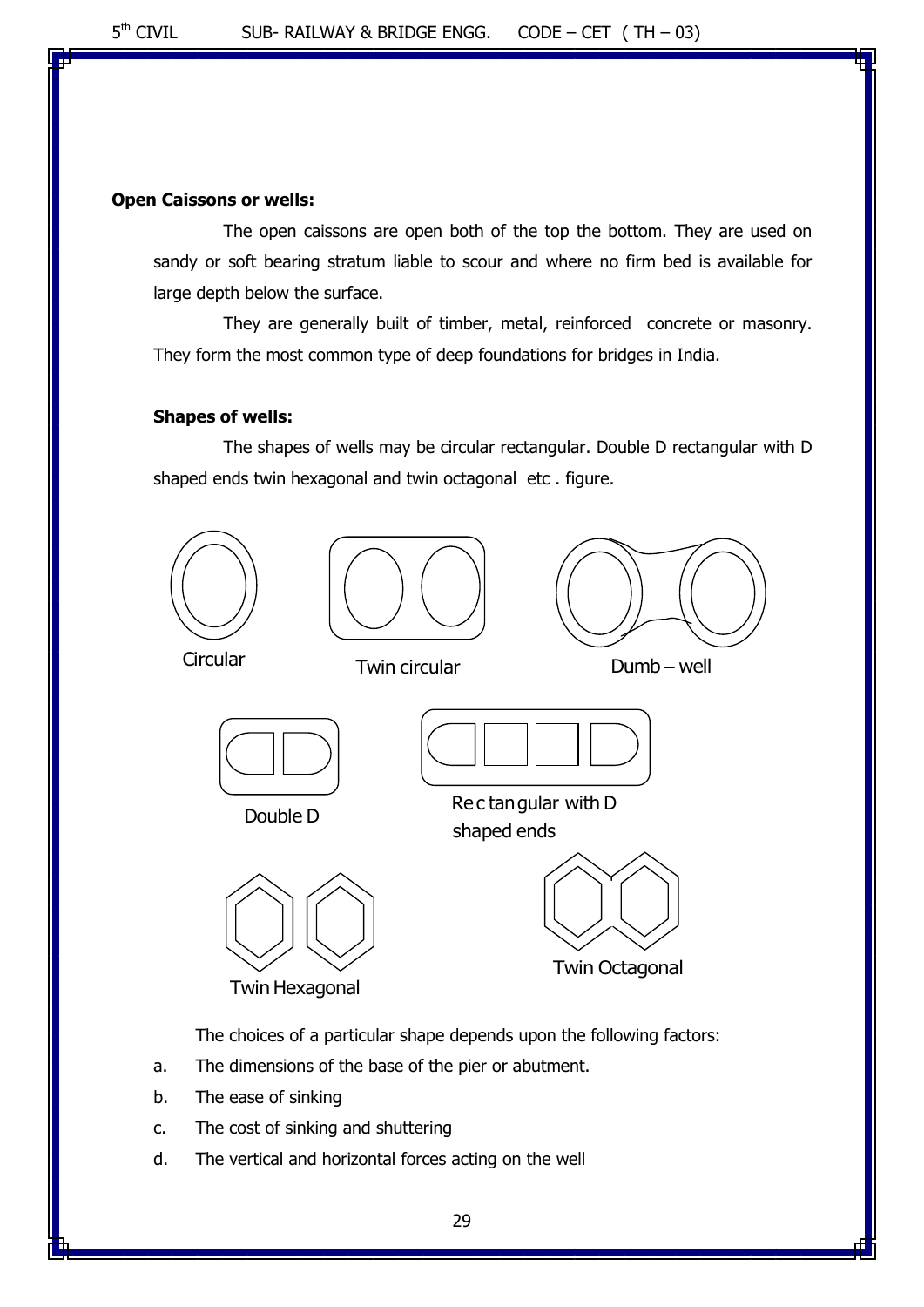## **Q.4. What is coffer dam ? Write down the requirements of coffer dam. 2015,4(b),2019 -7(a)**

**Ans:** Coffer Dam: It is a temporary cofferdam structure which is built to remove water from an area and make it possible to carry on the construction work under reasonable dry condensations.

Requirements:

- a. The cofferdam should be reasonably water tight
- b. The design and layout of a cofferdam should be such that the total cost of construction maintenance, pumping is minimum
- c. It should be generally constructed at the site of work.
- d. It should be so planned to facilitate easy dismantling and reuse of materials.
- **Q.5. Draw a neat sketch of a well foundation showing all components. Describe at least five components briefly. 2007(w) (4), 2016, 7(b)**
- **Ans:** The selection of the foundation type suitable for a particular site depends on the following consideration.
	- a. Nature of sub soil

b. Nature and extend of difficulties by presences of boulder, buried tree trunks, etc. likely to be next with &

c. Availability of expertise and equipments. In case of foundations laid on rock, the rock should be benched by chiseling. In order to another the foundation to rock a number of dowel bars of 38 mm diameter at about 80 cm spacing are provide.

Depending upon their nature depth, foundations have been categorized as follows:

- i. Open foundations or shallow foundation &
- ii. Deep foundation.

Well components and their foundations. In brief the purpose of each element is as follows.

- i. Cutting edge. It provides a comparatively sharp edge to cut the coil below during sinking operation. It usually consists of a mild steel equal angle of side 150 mm.
- ii. Curb: It has a two fold purpose. During it acts as an extension staining and bottom plug while after sinking it transfers the load to the soil below. It is made up of reinforced concrete using controlled concrete of grade M 200.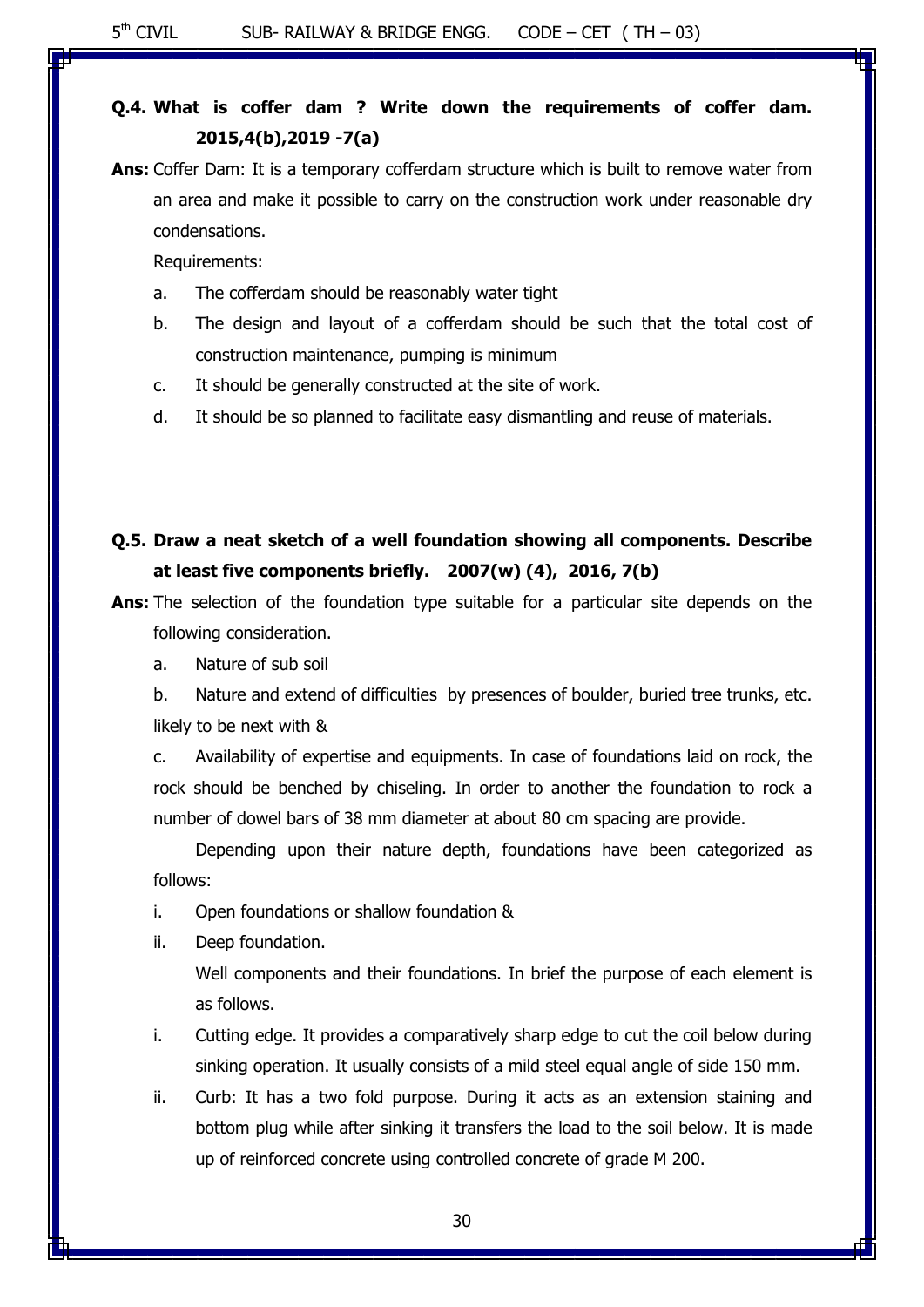iii. Staining: It is the main body of the well. It also serves dual purpose. It acts as a cofferdam during sinking and a structural member to transfer the load to the soil below after wards. The staining may consist of brick masonary or reinforced concrete. The thickness of staining should not be less than 405 cm nor less than that given by equation.

(Equation)

Here  $t =$  minimum concrete staining thickness.

T1 =well depth below bed

 $D =$  external diameter of well

 $K = a$  constant which is 1

For sandy stratum, 1.1 for soft clay, 1.25 for hard clay 1.3 for hard sail with boulder. The brick work steining should be about 10m more than that for the corresponding concrete steining.

- iv. Bottom plug. Its main function is to transfer load from the steining to the soil below.
- v. Sand filling. Its utility s doubt fur. It is supported to afford some relief to the steining by transferring directly a portion of load from well cap to the bottom plug.
- vi. Top plug, the opinion is divided about the top plug. It is at least servers as a shuttering for laying well cap.
- vii. Reinforcement. It provides requisite strength to the structure during sinking and service.
- viii. Well cap. It is needed to transfer the loads and moments from the pier to the well to well below. The shape of well cap is similar to that of the well with a cantilevering of dab out 15 cm. whenever 2 or 3 wells of small diameter are needed to support the sub – structure, the well cap should be extended to cover the wells. The well cap is designed with partial fixity at the edges of the wells.

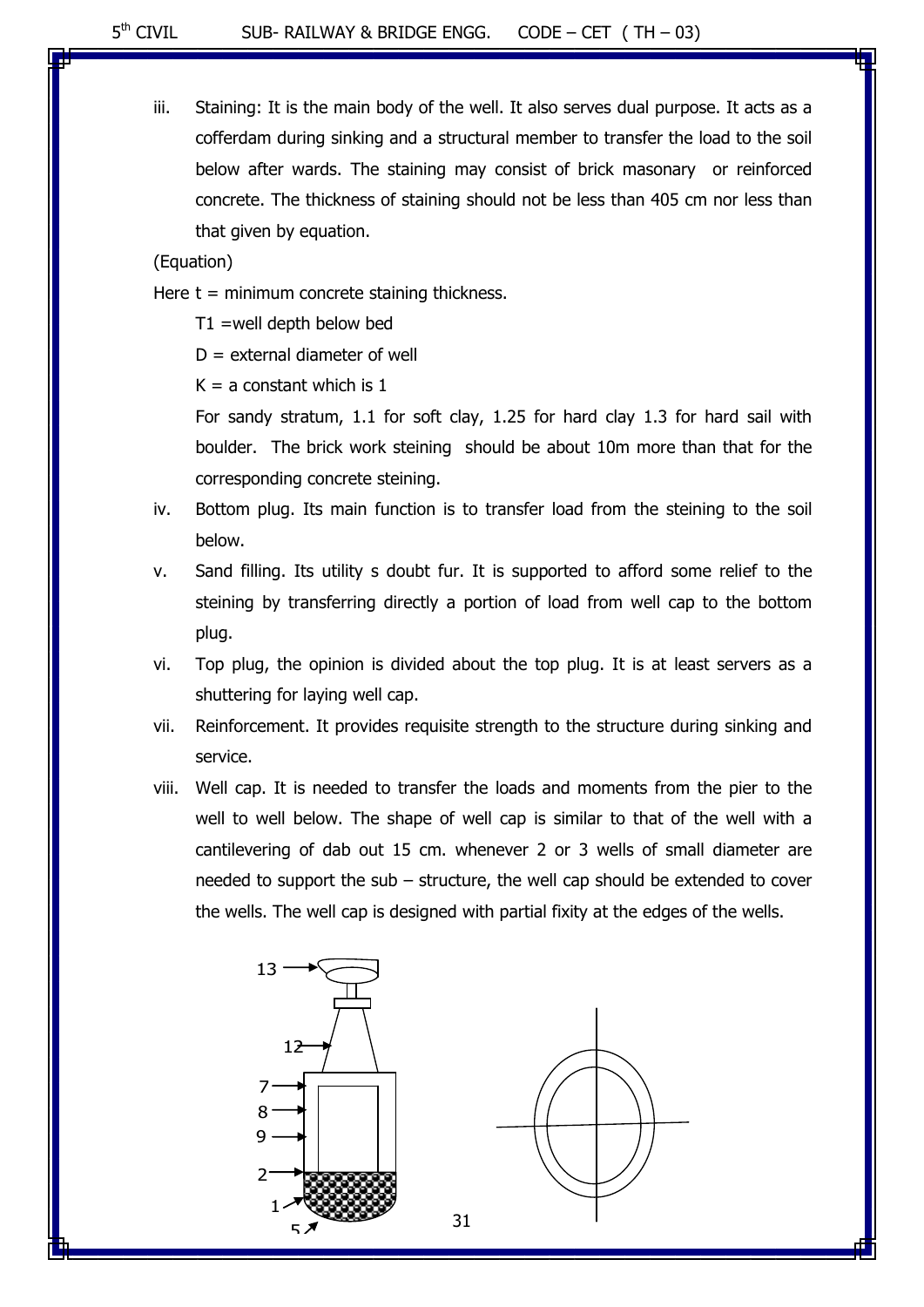**Q.6 Explain briefly the pile driving and load carrying capacity of piles. 2013, 1(c) Ans:** The process of forcing a pile into the ground without excavation is termed as the pile driving. The piles should be driven vertically. Piles are commonly drived by means of a hammer by a crane or by a special device known as pile driver. The hammer is guided between two parallel steel member known as leads. During pile driving, heads, helmets or caps are placed on the top of the pile to receive the blows of the hammer and to prevent damage to the head of the pile. A cushion, consisting og a pad of resilient materials, hard wood or rope, is placed between the drive can and the top of the pile to protect the pile head. Single acting hammers are generally used to drive piles of light or moderate weight in soils of average resistance against driving.

Piles are ordinarily driven to a resistance measured by the number of blows required for the last 1 cm, of penetration. Resistance of 3 to 5 blows per cm are commonly specified for concrete pile.

**Load Carrying Capacity of piles:** The ultimate load carrying capacity of ultimate bearing capacity of a pile is defined as the maximum load which can be carried by a pile and at which the pile continues to sink without further increase of load. The allowable load  $Q<sub>a</sub>$  is the safe load which the pile can carry safely and is determined on the basis of (i) ultimate bearing resistance divided by suitable factor of supply, (ii) the permissible settlement and (iii) overall stability of the pile foundation.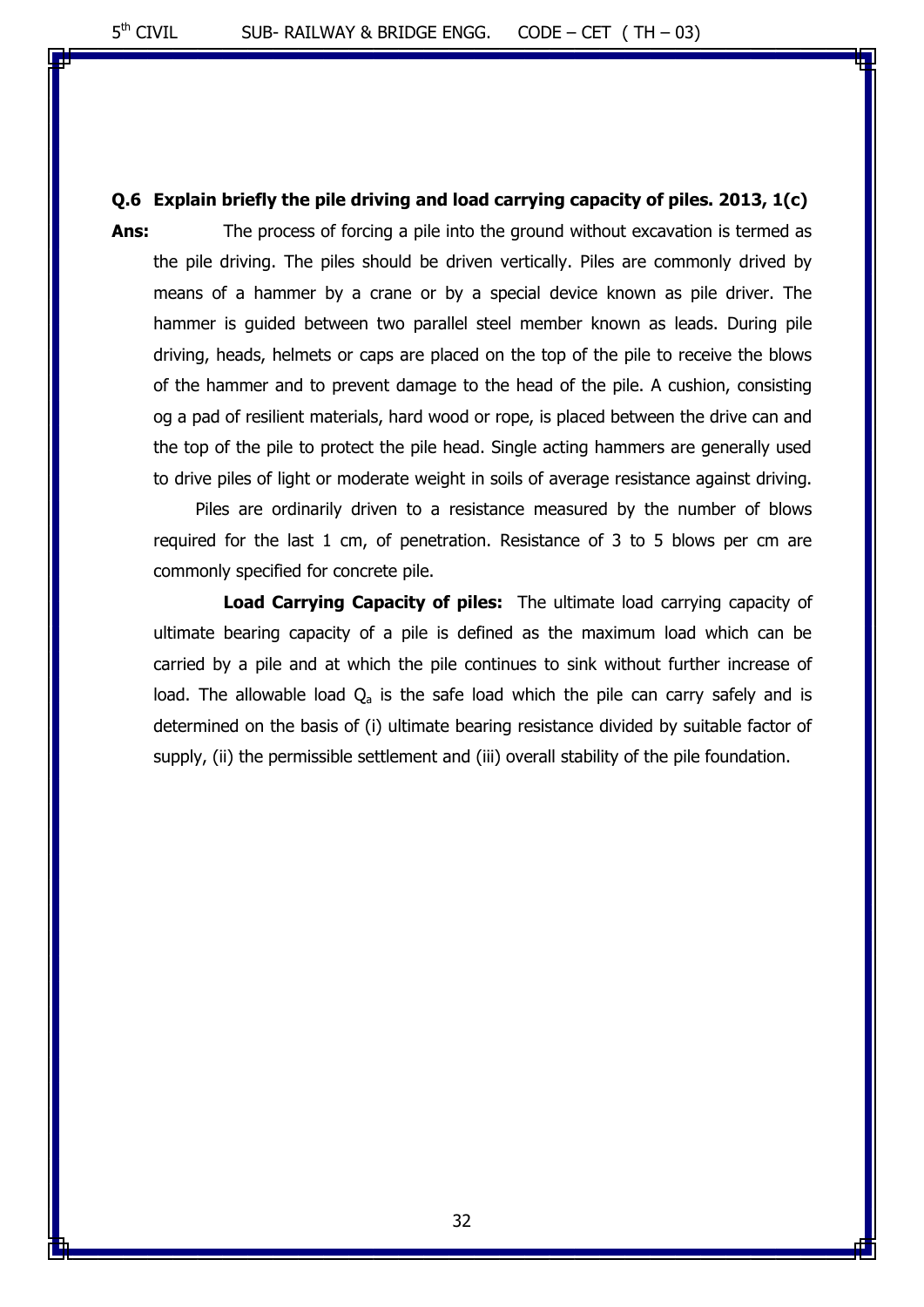# **CHAPTER: 10**

#### **Q.1. What are return walls and wing walls ? 2008 (w)**

**Ans:** Return wing walls: These are walls built at right angles to the abutment at its both ends. They are designed to retain the earth filling of the approach road. Their top width is 1.5 m face is vertical and the back is given either a batter of 1 in 4 or stepping if the abutment has a stepped back. They are suitable where the backs are high and rocky. They are best fitted where the cost of the land is high.

#### **Q.2. Define piers ? 2007 (w) 1(i)**

**Ans:** When a well sinks more on one side than the other then it is known to have tilted . the tilting Is mainly due to unequal dredging and non uniform bearing power of sail.

#### **Q.3. Mention different types of movable bridges? 2006(w) 1(l)**

**Ans:** Different types of movable bridges are swing bride, bascule bridge refractile bridge, life bridge and ferry bridge.

#### **5 MARKS**

#### **Q.1. What is wing walls. Write at least three functions of wine wall.**

**2007(w), 2(c)**

**Ans:** As per their layout in plain wing walls are classified as follows:

- 1. Straight wing walls
- 2. Splayed wing walls
- 3. Return wing walls

#### **Straight Wing Walls:**

They are suitable for small bridges constructed across drains with low banks. Generally, they are built for a railway bridge specially in cities, where the cost of the land is high. In case of hard and rocky formulation the wing walls may be constructed in steps. When the sail loose, the foundation should be taken to a uniform depth. Stepped foundation when provided must be built with vertical joint, as otherwise their will be a crack formed due to unequal settlement.

#### **Splayed wing walls:**

They are constructed generally at  $45^{\circ}$  with abutment and are straight or curved in plan. This top is 0.5 m thick and their face batter is 1 in 12 and back batter is 1 in 6. They provide a smooth entry and exist for the following water. They are best suited for the crossing of a river . They are also adopted when the road has to narrow on crossing the bridge, or when two or more roads meet at the approach.

#### **Return wing wall:**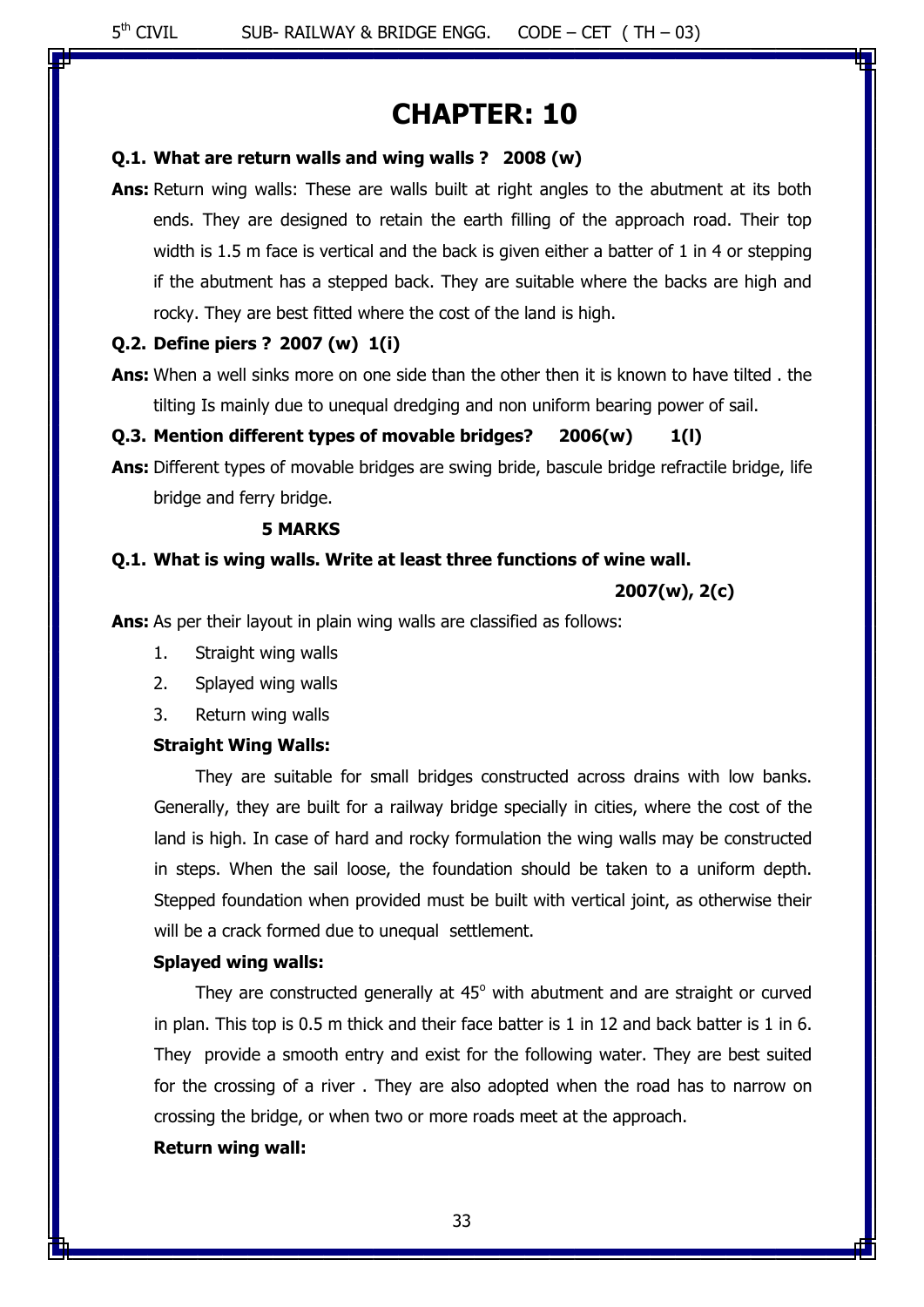These are walls built at right angles to the abutment of its both ends. They are designed to retain the earth filling of the approach road. Their for width is 1.5 m. face is vertical and the back is given either a batter of 1 in 4 or stepping if abutment has a stepped back. They are suitable where the backs are high and rocky. They are best fitted where the cost of the land is high.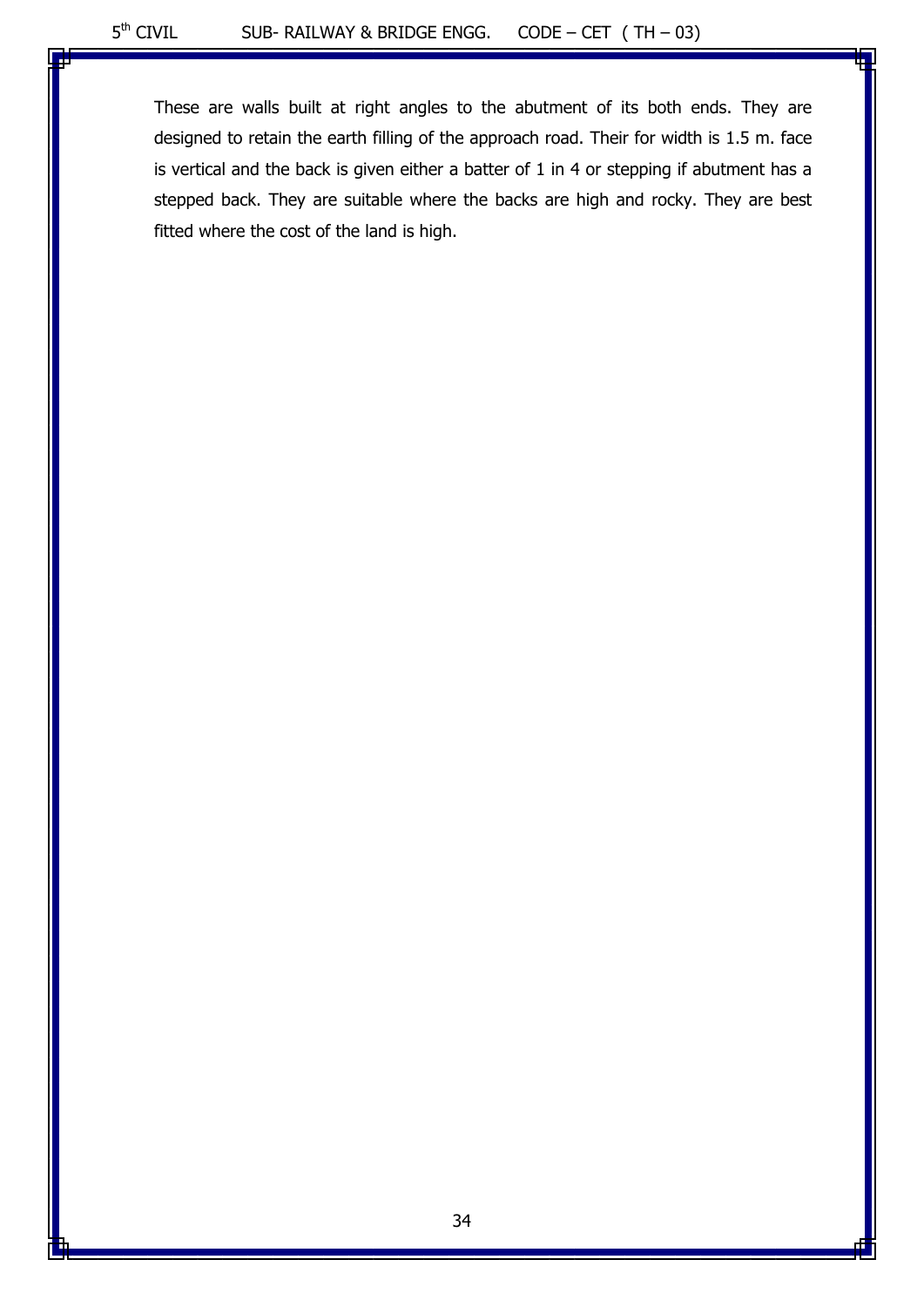# **CHAPTER:11**

## **Q.1. Distinguish between bridge & culvert.2019-6(a)**

## Ans: - Piers are the intermediate supports of a bridge superstructure & may be of solid

**or open types.**

#### **Q.2. Mention different types of IRC bridge loading 2016, 6(a)**

**Ans:** i. IRC class B loading

ii. IRC AA loading

## 6 MARKS

### **Q.1. Define cable bridge 2015, 3(b)**

**Ans:** A cable stayed bridge has one or more towers from which cables support the bridge deck.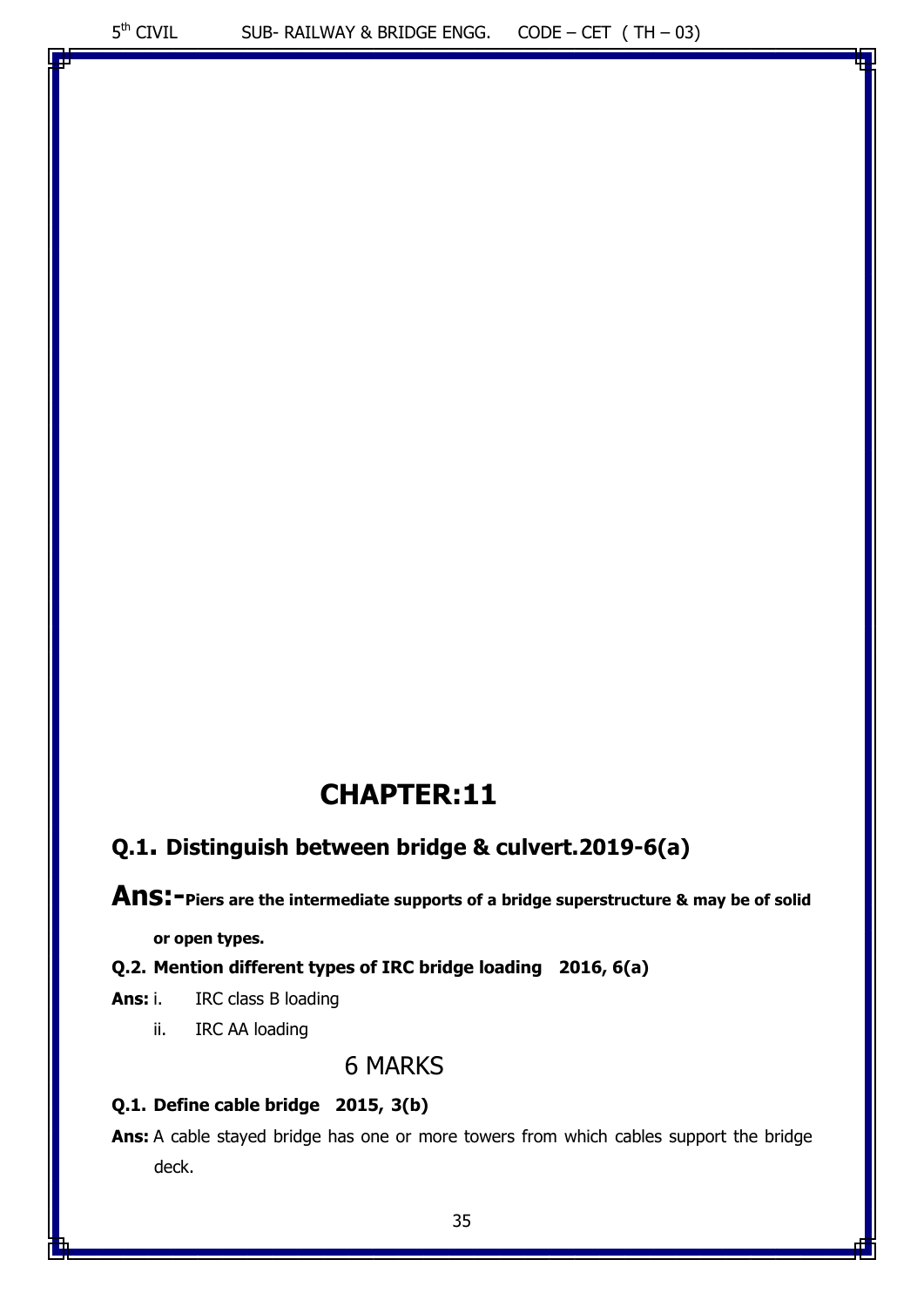- Cable stayed bridges may appear to be similar to suspension bridges but in fat they are quite different in principle is in their construction.
- $\rightarrow$  In suspension bridges large main cables hang between the towers and are anchored at each end to the ground

Advantages:

Cable bridge much greater stiffness than the suspension bridge, so that deformations of the dock under live loads are reduced.

## **5 marks**

Q:Classify and describe briefly each classification of steel and concrete bridge?

Ans:Steel bridges are classified according to the Type of traffic carried, type of main structural system and the position of carriageway relative to the main structural system.

**Classification based on type of traffic carried** Bridges are classified as:

- o Highway or road bridges
- o Railway or rail bridges
- o Road cum rail bridges

### **Classification based on the main structural system**

Many different types of structural systems are used in bridges depending upon the span, carriageway width and types of traffic. Classification, according to make up of main load carrying system, is as follows:

### **(i) Girder bridges**

Flexure or bending between vertical supports is the main Structural action in this

type. Girder bridges may be either solid web girders or truss girders or box girders

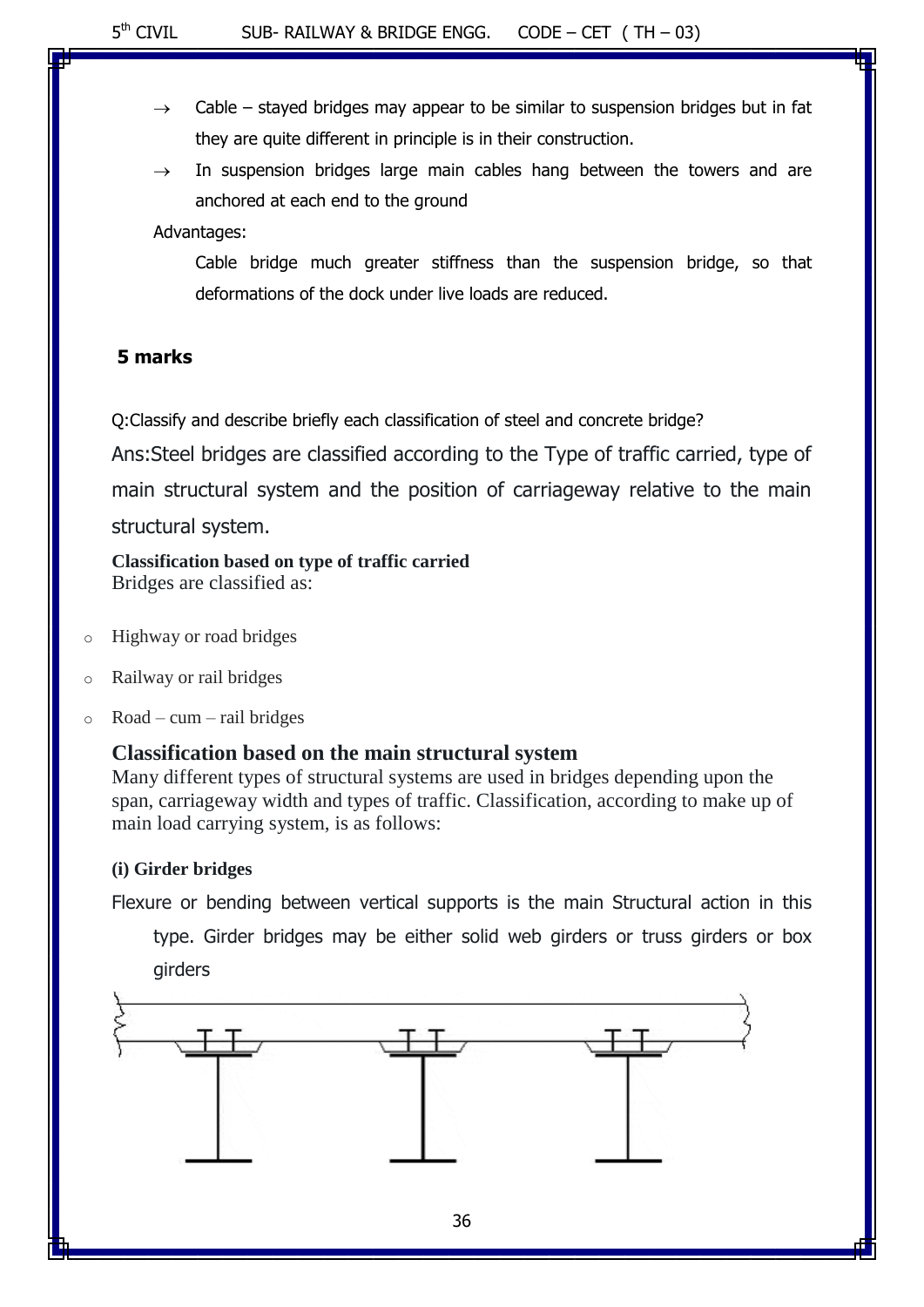### **(ii) Rigid frame bridges**

In this type, the longitudinal girders are made structurally continuous with the vertical or inclined supporting member by means of moment carrying joints [Fig.3]. Flexure with some axial force is the main forces in the members in this type. Rigid frame bridges are suitable in the span range of 25 m to 200 m.



# **(iii) Arch bridges**



#### **Fig.4 Typical arch bridges**

The loads are transferred to the foundations by arches acting as the main structural element. Axial compression in arch rib is the main force, combined with some bending. Arch bridges are competitive in span range of 200 m to 500 m. Examples of arch bridges are shown

Types of concrete

## **Arch Bridges**

Arch bridges derive their strength from the fact that vertical loads on the arch generate compressive forces in the arch ring, which is constructed of materials well able to withstand these forces.

## **Reinforced Slab Bridges**

For short spans, a solid reinforced concrete slab, generally cast in-situ rather than precast, is the simplest design. It is also cost-effective, since the flat, level soffit means that falsework and formwork are also simple. Reinforcement, too, is uncomplicated. With larger spans, the reinforced slab has to be thicker to carry the extra stresses under load. This extra weight of the slab itself then becomes a problem, which can be solved in one of two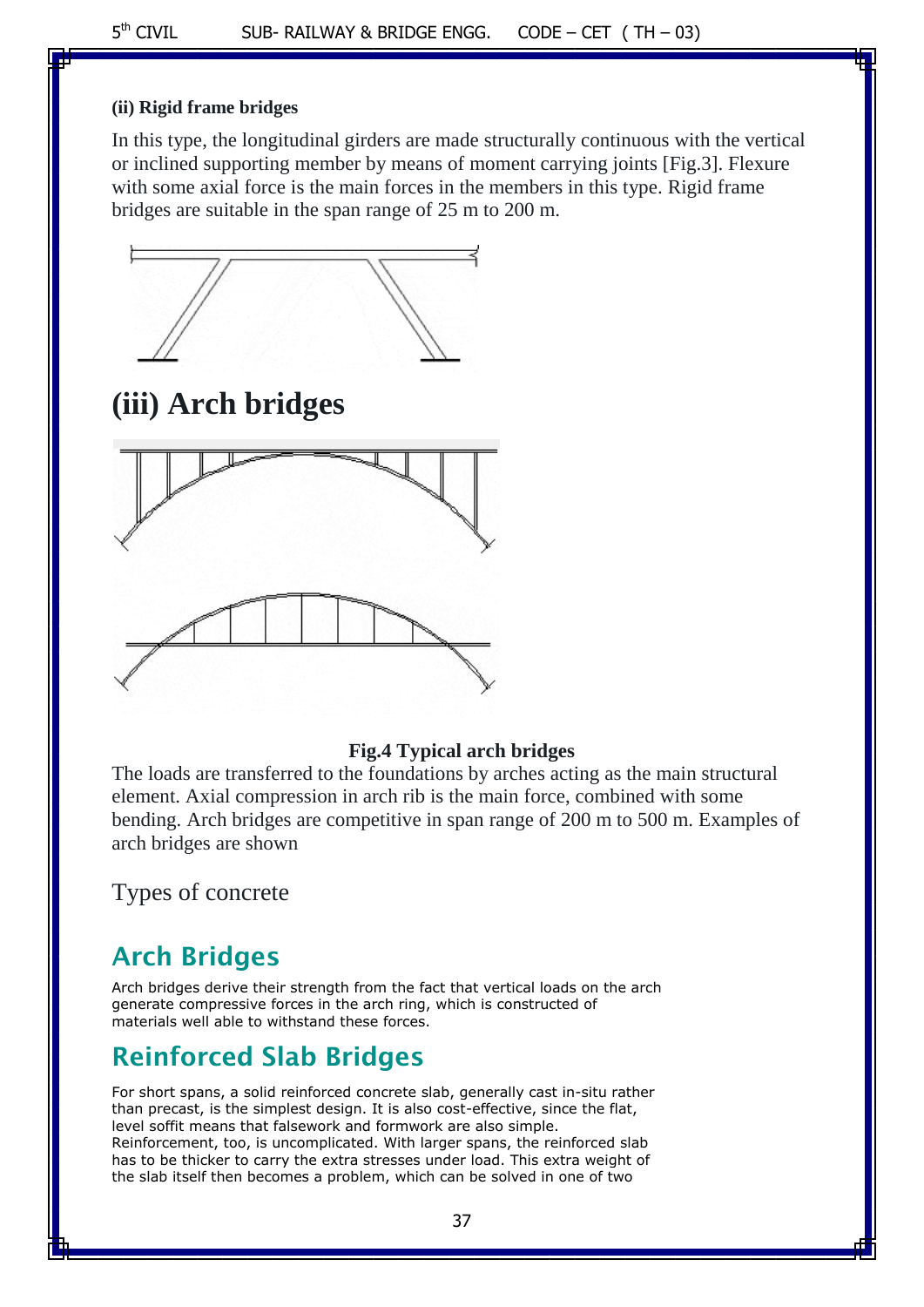ways. The first is to use prestressing techniques and the second is to reduce the deadweight of the slab by including 'voids', often expanded polystyrene cylinders. Up to about 25m span, such voided slabs are more economical than prestressed slabs**.**